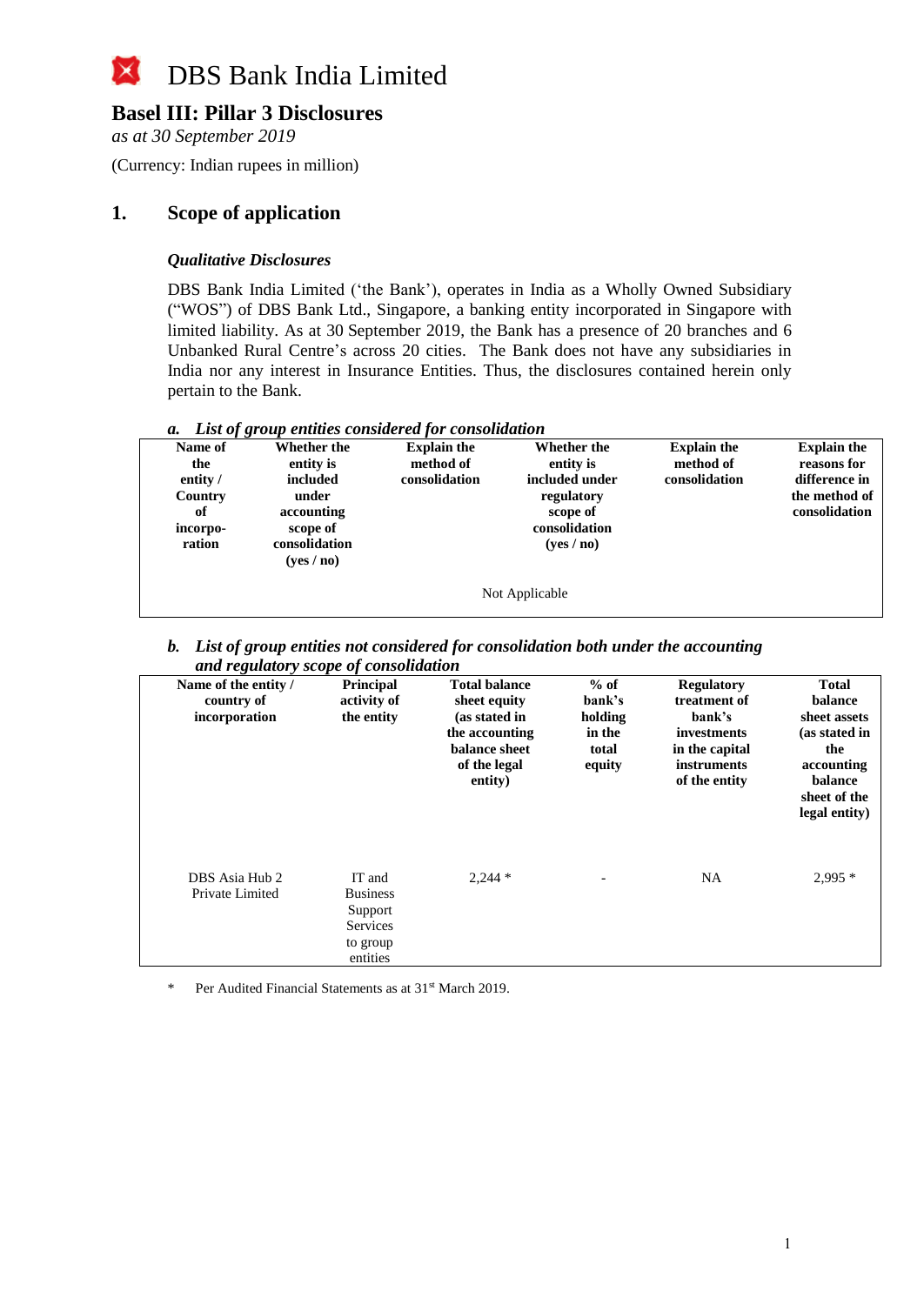## **Basel III: Pillar 3 Disclosures** *(Continued)*

*as at 30 September 2019*

(Currency: Indian rupees in million)

### **1. Scope of application** *(Continued)*

*Quantitative Disclosures (Continued)*

*c. List of group entities considered for consolidation*

| Name of the<br>entity /<br>country of<br>incorporation<br>(as indicated in<br>(i)a. above) | Principal activity of the entity | <b>Total balance</b><br>sheet equity (as<br>stated in the<br>accounting<br>balance sheet<br>of the legal<br>entity) | <b>Total balance</b><br>sheet assets (as<br>stated in the<br>accounting<br>balance sheet of<br>the legal entity) |
|--------------------------------------------------------------------------------------------|----------------------------------|---------------------------------------------------------------------------------------------------------------------|------------------------------------------------------------------------------------------------------------------|
|                                                                                            | Not Applicable                   |                                                                                                                     |                                                                                                                  |

*d. The aggregate amount of capital deficiencies in all subsidiaries which are not included in the regulatory scope of consolidation i.e. that are deducted:*

| Name of the<br>subsidiaries /<br>country of | Principal activity of the<br>entity | <b>Total balance sheet equity</b><br>(as stated in the accounting)<br>balance sheet of the legal | % of bank's<br>holding in the<br>total equity | <b>Capital deficiencies</b> |
|---------------------------------------------|-------------------------------------|--------------------------------------------------------------------------------------------------|-----------------------------------------------|-----------------------------|
| incorporation                               |                                     | entity)                                                                                          |                                               |                             |
|                                             |                                     | Not Applicable                                                                                   |                                               |                             |

*e. The aggregate amounts (e.g. current book value) of the bank's total interests in insurance entities, which are risk-weighted:*

| Name of the<br>insurance<br>entities /<br>country of<br>incorporation | Principal activity of the<br>entity | <b>Total balance sheet</b><br>equity (as stated in<br>the accounting<br>balance sheet of the<br>legal entity) | $%$ of bank's<br>holding in the<br>total equity /<br>proportion of<br>voting power | <b>Quantitative impact on</b><br>regulatory capital of using<br>risk weighting method<br>versus using the full<br>deduction method |
|-----------------------------------------------------------------------|-------------------------------------|---------------------------------------------------------------------------------------------------------------|------------------------------------------------------------------------------------|------------------------------------------------------------------------------------------------------------------------------------|
|                                                                       |                                     | Not Applicable                                                                                                |                                                                                    |                                                                                                                                    |

*f. Any restrictions or impediments on transfer of funds or regulatory capital within the banking group:*

There are no restrictions or impediments on transfer of funds or regulatory capital within the banking group.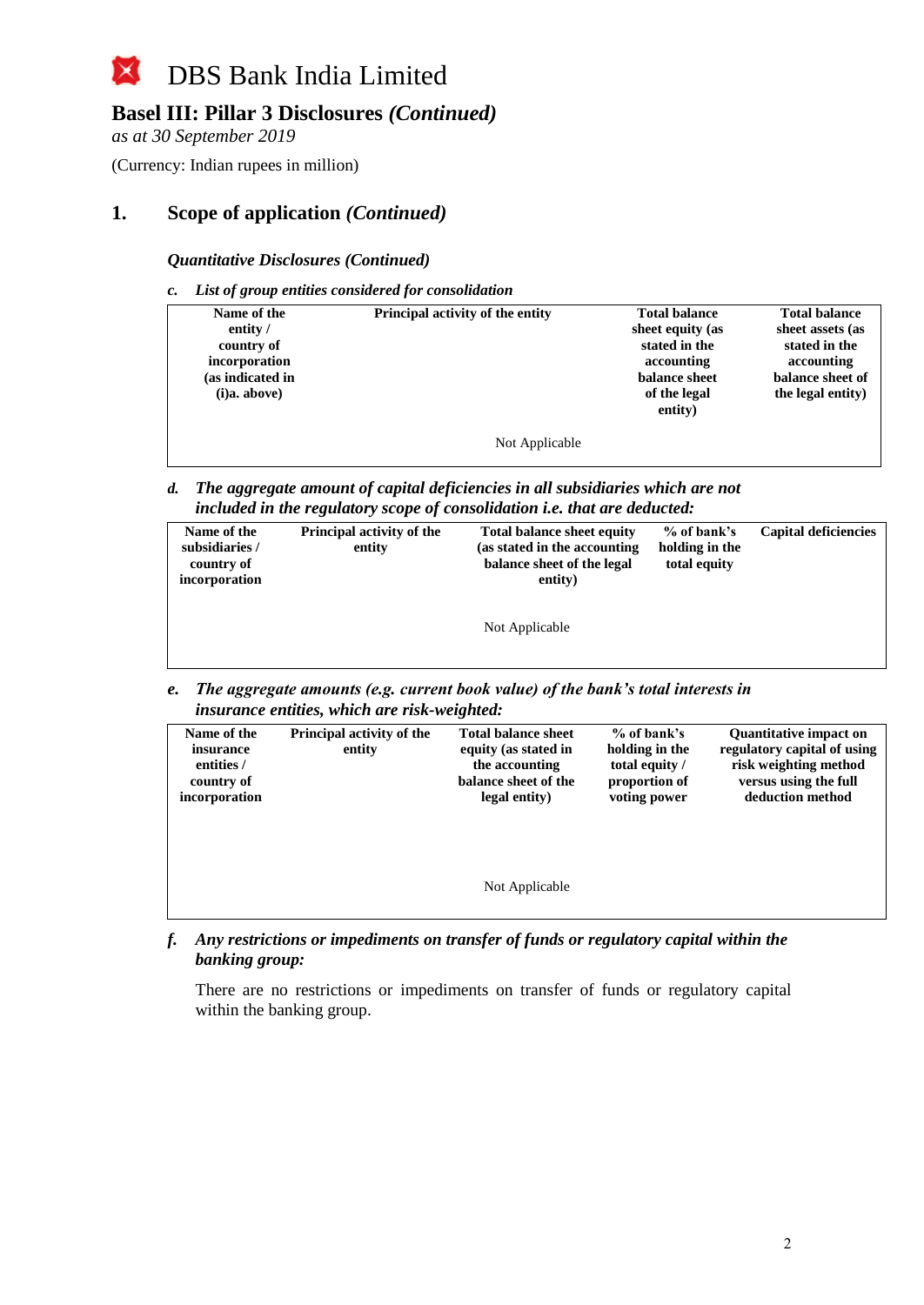### **Basel III: Pillar 3 Disclosures** *(Continued)*

*as at 30 September 2019*

(Currency: Indian rupees in million)

### **2. Capital Adequacy**

#### *Qualitative disclosures*

The CRAR of the Bank is 19.01% as computed under Basel III norms, which is higher than the minimum regulatory CRAR requirement (including CCB) of 12.50%.

The Bank's capital management framework is guided by the existing capital position, proposed growth and strategic direction. Growth opportunities have resulted in an increasing and continuing need to focus on the effective management of risk, and commensurate capital to bear that risk. The Bank carefully assesses its growth opportunities relative to the capital available to support them, particularly in the light of the economic environment and capital requirements under Basel III. The Bank maintains a strong discipline over capital allocation and ensures that returns on investment cover capital costs.

#### *Quantitative disclosures*

|               | <b>Particulars</b>                                                      | 30 Sep 19 |
|---------------|-------------------------------------------------------------------------|-----------|
| A             | Capital requirements for Credit Risk (Standardised Approach) *          | 36,226    |
| B             | Capital requirements for Market Risk (Standardised Duration Approach) * |           |
|               | Interest rate risk<br>$\overline{\phantom{a}}$                          | 6,040     |
|               | Foreign exchange risk<br>$\overline{\phantom{0}}$                       | 360       |
|               | Equity risk<br>$\overline{\phantom{0}}$                                 | 9         |
| $\mathcal{C}$ | Capital requirements for Operational risk (Basic Indicator Approach) *  | 1,728     |
| D             | CET1 Capital Ratio (%)                                                  | 14.05%    |
| E             | Tier1 Capital Ratio (%)                                                 | 14.05%    |
| F             | Total Capital Ratio (%)                                                 | 19.01%    |
|               |                                                                         |           |

\* Capital required is calculated at 8% of Risk Weighted Assets for CVA, Market Risk and Operational Risk and at 12.50% of Risk Weighted Assets for others.

### **3. General Disclosures**

As part of overall corporate governance, the Bank has set up a framework which defines authority levels, oversight responsibilities, policy structures and risk appetite limits to manage the risks that arise in connection with the use of financial instruments. On a dayto-day basis, business units have primary responsibility for managing specific risk exposures while Risk Management Group ("RMG") exercises independent risk oversight on the Bank as a whole. RMG is the central resource for quantifying and managing the portfolio of risks taken by the Bank.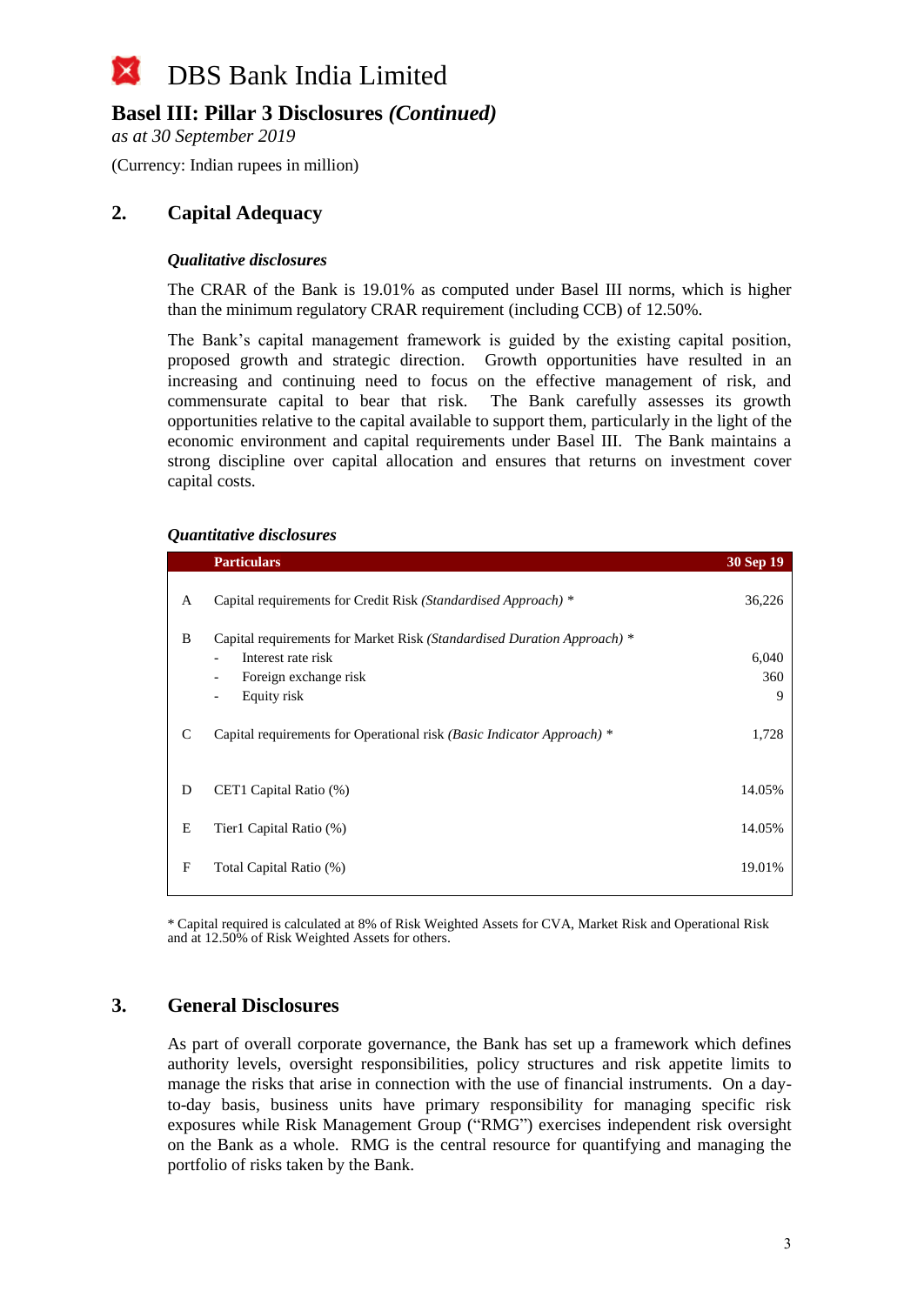### **Basel III: Pillar 3 Disclosures** *(Continued)*

*as at 30 September 2019*

(Currency: Indian rupees in million)

### **3. General Disclosures** *(Continued)*

### *A) General Disclosures for Credit Risk*

#### *Qualitative Disclosures*

#### **Credit Risk Management Policy**

Under the DBS India risk governance structure, the India Risk Exco ("Risk EXCO") serves as the Local Risk Committee for governance over Credit, Market & Liquidity, Operational Risk and other risks under the supervision of Board Risk Management Committee ("BRMC"). The BRMC oversees the risk governance, risk approaches and limits of DBS India and ensures that these risks are effectively managed within the Bank's overall risk governance framework.

The credit policies and basic procedures of the Bank relating to its lending activities are contained in the India specific Local Credit / Loan Policy of the Bank as well as Parent Core Credit Policies and other standards followed across all DBS group entities. These are based on the general credit principles, directives / guidelines issued by the RBI from time to time as well as instructions and guidelines of DBS Bank Ltd, Singapore (hereinafter referred to as "the Head Office"). In the unlikely event of any conflict amongst the RBI guidelines and Head Office Guidelines, the more conservative policy / guideline is followed.

The Parent Core Credit Policies and the India Credit / Loan policy outlines the Bank's approach to Credit Risk Management and sets out the rules and guidelines under which the Bank would develop and grow its lending business. These policies provide guidance to the Bank's Corporate Banking, SME Banking, Financial Institutions Group and Consumer Banking to manage the growth of their portfolio of customer assets in line with the Bank's credit culture and profitability objectives, taking into account the capital needed to support the growth.

Supplementary policies to the main Parent's Core Credit Policy and the India Credit / Loan policies have also been laid out, for certain types of lending and credit-related operations. These include subject specific policies relating to risk ratings, Default policy, Specialized Lending etc., as well as guidelines for Real Estate lending, NBFC lending, hedging of FX exposures, credit risk mitigation, sectoral and individual / group borrower limits, bridge loans, bill discounting, collateral valuation, collection management, etc.

The India Credit Risk Committee, comprising Chief Executive Officer, Chief Risk Officer and other senior Institutional Banking Group and Consumer Banking Group representatives and Credit Officers, and Head of Special Assets Management meets on a monthly basis. The committee has oversight of Credit risk related strategy planning, implementing necessary guidelines, procedures to manage identified risks, credit portfolio movements and other relevant trends in the Credit Risk Committee and shared with DBS Group, as required.

Responsibility for monitoring post-approval conditions for institutional borrowers resides with the Credit Control Unit ("CCU"), which reports to the Chief Risk Officer ("CRO") in India. The responsibility for risk reporting is with the Credit Risk – Chief Operating Office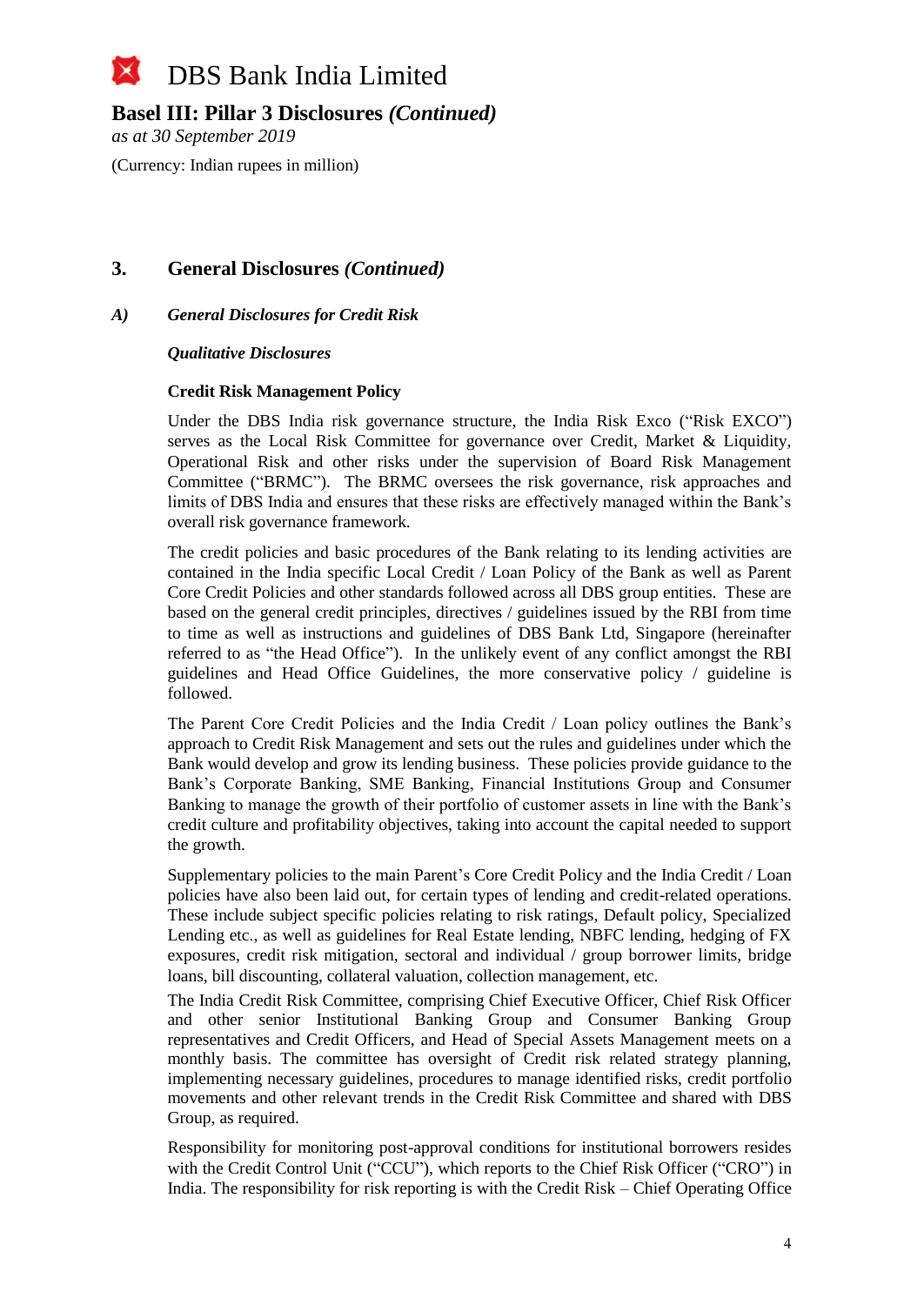### **Basel III: Pillar 3 Disclosures** *(Continued)*

*as at 30 September 2019*

(Currency: Indian rupees in million)

team which reports to the CRO in India. The Risk Based Supervision (RBS) submission to RBI contains further details on the same.

**3. General Disclosures** *(Continued)*

### *General Disclosures for Credit Risk (Continued)*

#### *Qualitative Disclosures (Continued)*

Advances are classified into performing and non-performing advances ("NPAs") as per RBI guidelines. NPA's are further classified into sub-standard, doubtful and loss assets based on the criteria stipulated by RBI.

#### *Quantitative Disclosures*

| <b>Credit Exposure</b> |           |  |  |  |
|------------------------|-----------|--|--|--|
| <b>Particulars</b>     | 30 Sep 19 |  |  |  |
| Fund Based *           | 229,191   |  |  |  |
| Non Fund Based **      | 255,681   |  |  |  |

\* Represents Gross Advances and Bank exposures.

\*\* Represents trade and unutilised exposures after applying credit conversion factor and Credit equivalent of FX/derivative exposures.

The Bank does not have overseas operations and hence exposures are restricted to the domestic segment.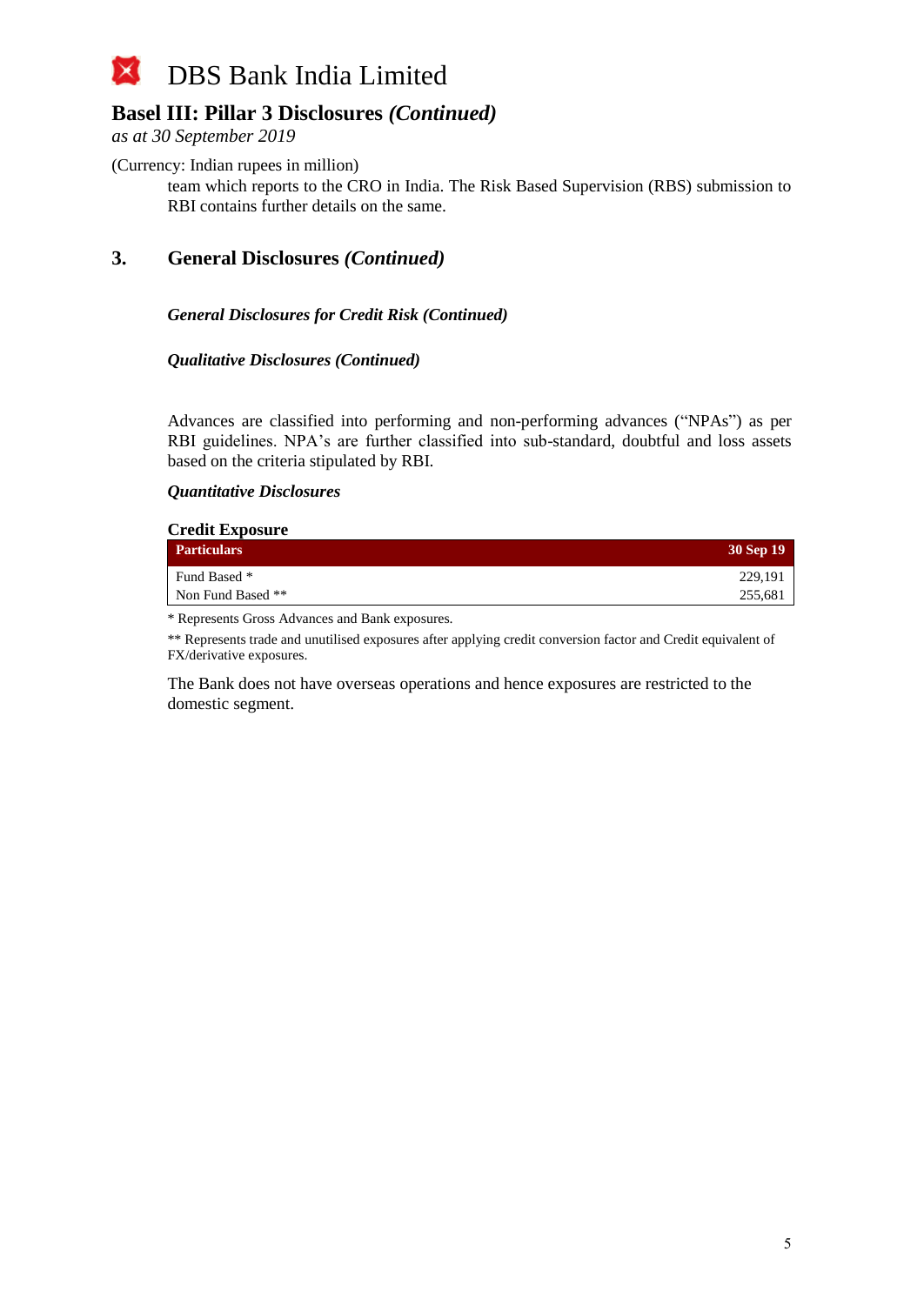

*as at 30 September 2019*

(Currency: Indian rupees in million)

### **3. General Disclosures** *(Continued)*

#### *Quantitative Disclosures (Continued)*

### **Industry wise Exposures (Fund Based exposures)**

| <b>Industry</b>                                                                                | 30 Sep 19 |
|------------------------------------------------------------------------------------------------|-----------|
| Bank *                                                                                         | 65,141    |
| Non-Banking Financial Institutions/Companies                                                   | 15,005    |
| Construction                                                                                   | 14,308    |
| Chemicals and Chemical Products (Dyes, Paints, etc.) - Drugs and Pharmaceuticals               | 14,032    |
| Computer Software                                                                              | 13,880    |
| Vehicles, Vehicle Parts and Transport Equipments                                               | 12,850    |
| Infrastructure - Electricity (generation-transportation and distribution)                      | 10,303    |
| Other Industries                                                                               | 8,867     |
| Chemicals and Chemical Products (Dyes, Paints, etc.) - Others                                  | 8,778     |
| Home Loan                                                                                      | 8,753     |
| Petroleum (non-infra), Coal Products (non-mining) and Nuclear Fuels                            | 6,112     |
| All Engineering - Others                                                                       | 4,651     |
| Wholesale Trade (other than Food Procurement)                                                  | 4,371     |
| Metal and Metal Products                                                                       | 4,311     |
| <b>Trading Activity</b>                                                                        | 4,089     |
| Rubber, Plastic and their Products                                                             | 3,583     |
| Food Processing - Others                                                                       | 3,556     |
| Retail Trade                                                                                   | 3,540     |
| <b>Other Services</b>                                                                          | 3,282     |
| Textiles - Others                                                                              | 2,542     |
| Loan Against Property                                                                          | 2,381     |
| All Engineering - Electronics                                                                  | 2,199     |
| Basic Metal & Metal products - Iron and Steel                                                  | 1,608     |
| <b>Transport Operators</b>                                                                     | 1,585     |
| Personal Loan                                                                                  | 1,420     |
| Paper and Paper Products                                                                       | 1,053     |
| Petro-chemicals                                                                                | 973       |
| Food Processing - Edible Oils and Vanaspati                                                    | 862       |
| Wood and Wood Products                                                                         | 684       |
| Chemicals and Chemical Products (Dyes, Paints, etc.) - Fertilisers                             | 638       |
| Glass & Glassware                                                                              | 636       |
| Infrastructure - Transport - Roadways                                                          | 613       |
| Tourism, Hotel and Restaurants                                                                 | 409       |
| Tea                                                                                            | 392       |
| Leather and Leather products                                                                   | 358       |
| <b>Textiles - Cotton</b>                                                                       | 325       |
| Social & Commercial Infrastructure                                                             | 235       |
| <b>Cement and Cement Products</b>                                                              | 227       |
| Sugar                                                                                          | 169       |
| Agriculture & allied activities                                                                | 147       |
| Coffee                                                                                         | 137       |
| Infrastructure - Social and Commercial Infrastructure -Education Institutions                  | 79        |
| Infrastructure - Telecommunication                                                             | 78        |
| <b>Professional Services</b>                                                                   | 29        |
| <b>Total Credit Exposure (fund based)</b><br>overed by Latters of Credit issued by other Deply | 229,191   |

\* Includes advances covered by Letters of Credit issued by other Banks.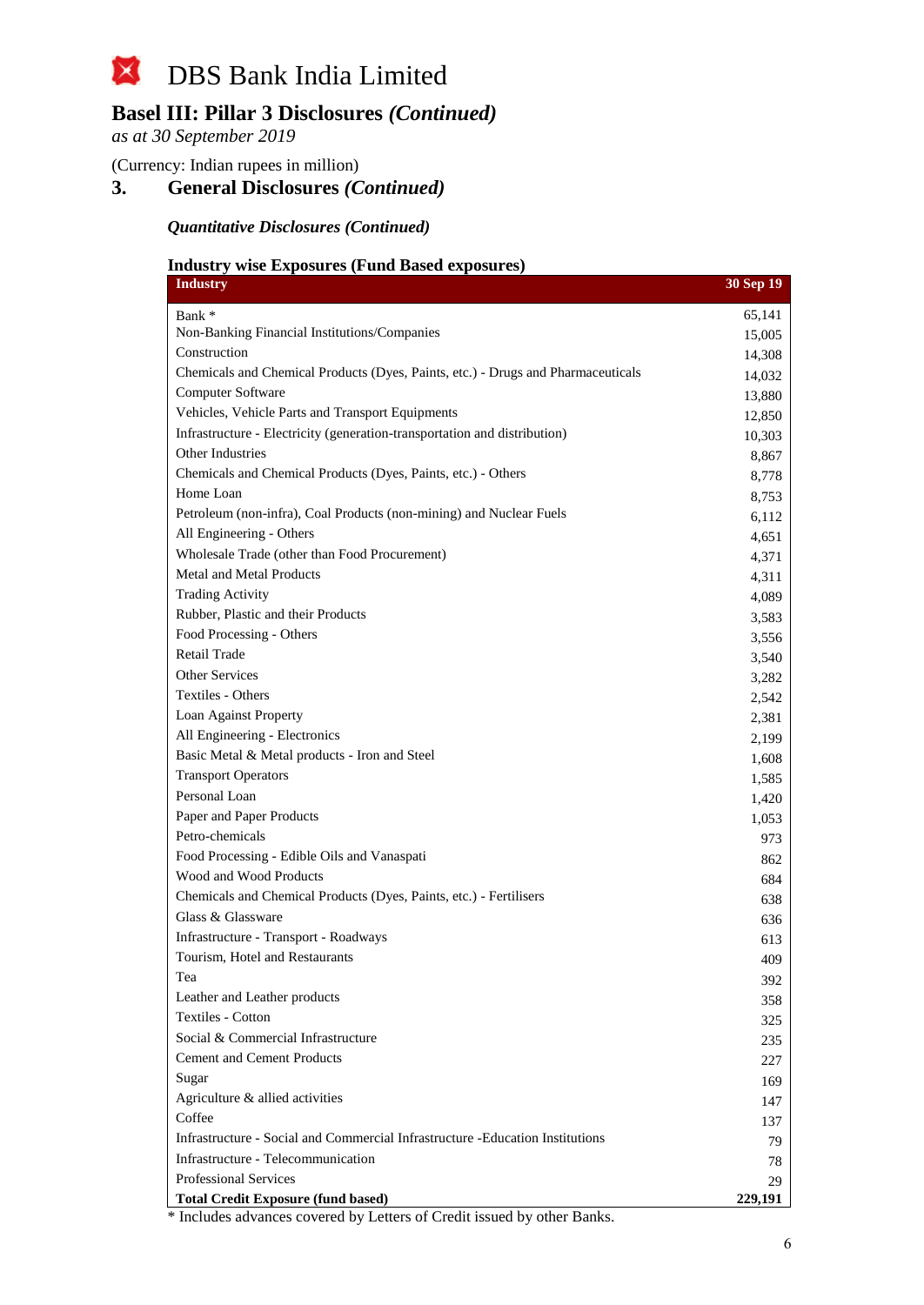

*as at 30 September 2019*

(Currency: Indian rupees in million)

### **3. General Disclosures** *(Continued)*

*Quantitative Disclosures (Continued)*

### **Industry wise Exposures (Non - Fund Based exposures)**

| muusti y<br>$\bf{W}$<br>osur Cs<br>VШ<br>T and Dasca Cy<br>UU ULL CO<br><b>Industry</b> | 30 Sep 19      |
|-----------------------------------------------------------------------------------------|----------------|
| <b>Financial Institutions</b>                                                           | 89,255         |
| <b>Banks</b>                                                                            | 63,017         |
| Non-Banking Financial Institutions/Companies                                            | 12,204         |
| Construction                                                                            | 8,955          |
| Infrastructure - Telecommunication                                                      | 8,292          |
| <b>Trading Activity</b>                                                                 | 7,119          |
| Chemicals and Chemical Products (Dyes, Paints, etc.) - Others                           | 6,477          |
| All Engineering - Others                                                                | 6,325          |
| Infrastructure - Transport - Ports                                                      | 5,699          |
| Infrastructure - Electricity (generation-transportation and distribution)               | 5,471          |
| <b>Other Industries</b>                                                                 | 5,297          |
| Petroleum (non-infra), Coal Products (non-mining) and Nuclear Fuels                     | 4,765          |
| Food Processing - Edible Oils and Vanaspati<br><b>Retail Others</b>                     | 3,196          |
|                                                                                         | 3,171          |
| <b>Metal and Metal Products</b>                                                         | 3,080          |
| Vehicles, Vehicle Parts and Transport Equipments<br><b>Other Services</b>               | 2,556          |
| Computer Software                                                                       | 2,330          |
| <b>Cement and Cement Products</b>                                                       | 2,034          |
| Basic Metal & Metal products - Iron and Steel                                           | 2,009          |
| All Engineering - Electronics                                                           | 1,827<br>1,682 |
| Chemicals and Chemical Products (Dyes, Paints, etc.) - Drugs and Pharmaceuticals        | 1,251          |
| Rubber, Plastic and their Products                                                      | 1,088          |
| Petro-chemicals                                                                         | 944            |
| Food Processing - Others                                                                | 886            |
| Aviation                                                                                | 811            |
| Wholesale Trade (other than Food Procurement)                                           | 723            |
| Infrastructure - Others                                                                 | 666            |
| Chemicals and Chemical Products (Dyes, Paints, etc.) - Fertilisers                      | 663            |
| <b>Textiles - Others</b>                                                                | 656            |
| Paper and Paper Products                                                                | 652            |
| <b>Beverages</b>                                                                        | 587            |
| Infrastructure - Energy - Oil/Gas/Liquefied Natural Gas (LNG) storage facility          | 511            |
| Professional Services                                                                   | 452            |
| <b>Transport Operators</b>                                                              | 446            |
| Wood and Wood Products                                                                  | 255            |
| Textiles - Cotton                                                                       | 171            |
| Glass & Glassware                                                                       | 76             |
| Food processing - Coffee                                                                | 33             |
| Coal                                                                                    | 13             |
| Tourism, Hotel and Restaurants                                                          | 13             |
| Food processing - Sugar                                                                 | 11             |
| Leather and Leather products                                                            | 6              |
| Food Processing - Tea                                                                   | 5              |
| Infrastructure - Water sanitation                                                       | L              |
| <b>Total Credit Exposure (non-fund based)</b>                                           | 255,681        |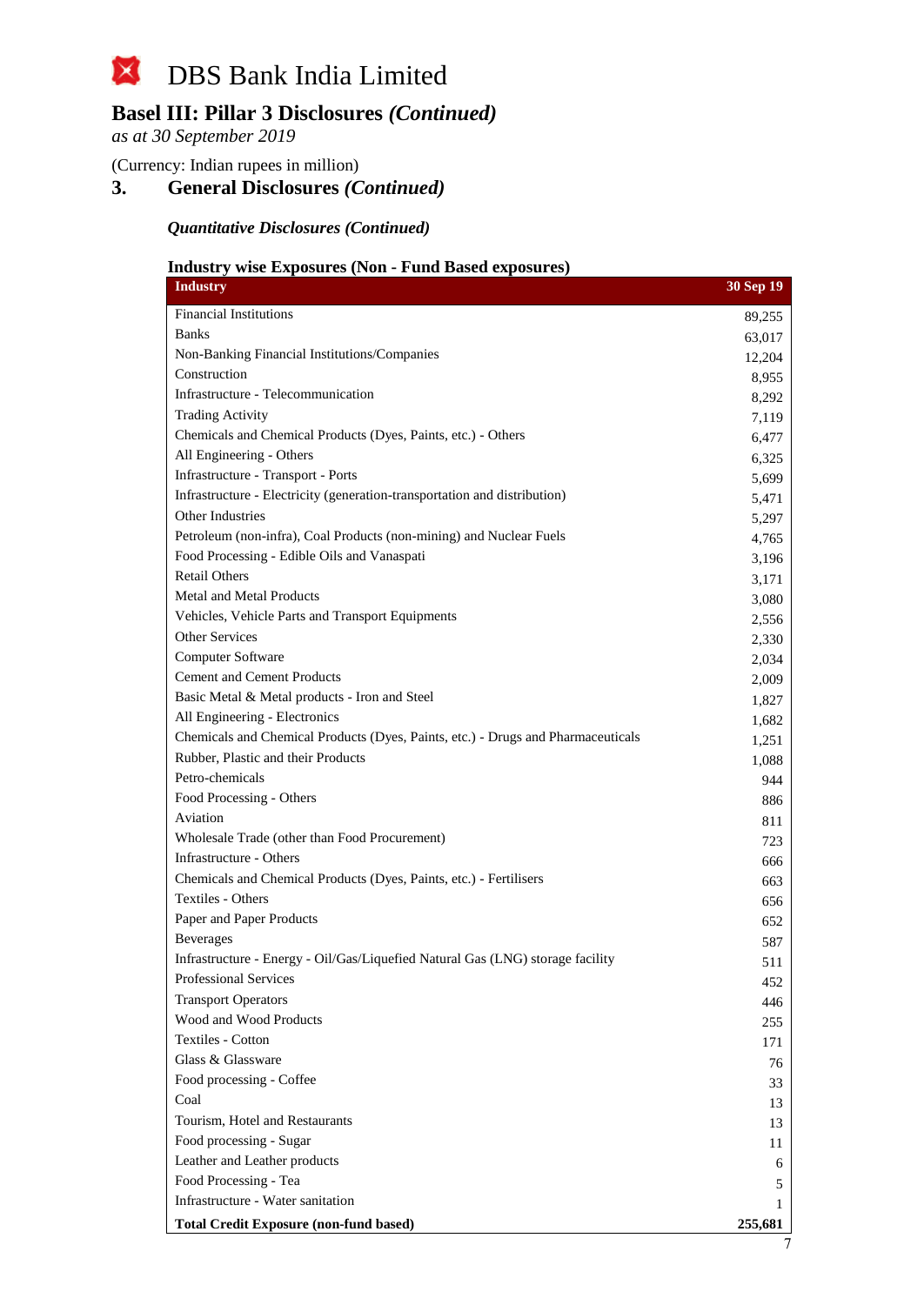### **Basel III: Pillar 3 Disclosures** *(Continued)*

*as at 30 September 2019*

(Currency: Indian rupees in million)

### **3. General Disclosures** *(Continued)*

### **Maturity of Assets as at 30 September 2019**

| <b>Particulars</b>   | Cash                     | <b>Balance with RBI</b> | <b>Balance with Banks</b> | <b>Investments</b> (net of<br>depreciation) | <b>Loans &amp; Advances</b><br>(net of provisions) | <b>Fixed Assets</b>      | <b>Other Assets</b> |
|----------------------|--------------------------|-------------------------|---------------------------|---------------------------------------------|----------------------------------------------------|--------------------------|---------------------|
| 1 day                | 71                       | 4,661                   | 12,744                    | 145,047                                     | 11,965                                             |                          | 2,782               |
| $2-7$ days           | $\overline{\phantom{a}}$ | 55                      | $\overline{\phantom{0}}$  | 1,433                                       | 4,918                                              |                          | 47                  |
| $8-14$ Days          | $\overline{\phantom{a}}$ | 37                      | $\overline{\phantom{a}}$  | 1,532                                       | 1,627                                              | $\overline{\phantom{a}}$ | 35                  |
| 15-30 Days           | $\overline{\phantom{0}}$ | $40\,$                  | $\overline{\phantom{0}}$  | 1,778                                       | 14,754                                             | $\overline{\phantom{a}}$ | 100                 |
| 1 month - 2 months   | $\overline{\phantom{a}}$ | 64                      | $\overline{\phantom{0}}$  | 1,800                                       | 14,836                                             | $\overline{\phantom{a}}$ | 102                 |
| 2-3 months           |                          | 40                      |                           | 2,245                                       | 11,166                                             |                          | 94                  |
| 3–6 Months           |                          | 51                      |                           | 2,354                                       | 26,855                                             | $\overline{\phantom{a}}$ | 171                 |
| $6$ Months $-1$ Year |                          | 23                      | 3,619                     | 2,174                                       | 5,612                                              | $\overline{\phantom{a}}$ | 111                 |
| $1-3$ Years          | $\overline{\phantom{0}}$ | 107                     | 17,744                    | 13,097                                      | 63,534                                             | $\overline{\phantom{a}}$ | 668                 |
| $3-5$ Years          | $\overline{\phantom{a}}$ | 41                      | 21,617                    | 10,682                                      | 2,450                                              | $\overline{\phantom{a}}$ | 320                 |
| Over 5Years          | $\overline{\phantom{0}}$ | 9,970                   |                           | 34,763                                      | 10,205                                             | 777                      | 83,924              |
| <b>Total</b>         | 71                       | 15,089                  | 55,724                    | 216,905                                     | 167,922                                            | 777                      | 88,354              |

Note: The same maturity bands as used for reporting positions in the ALM returns have been used by the Bank.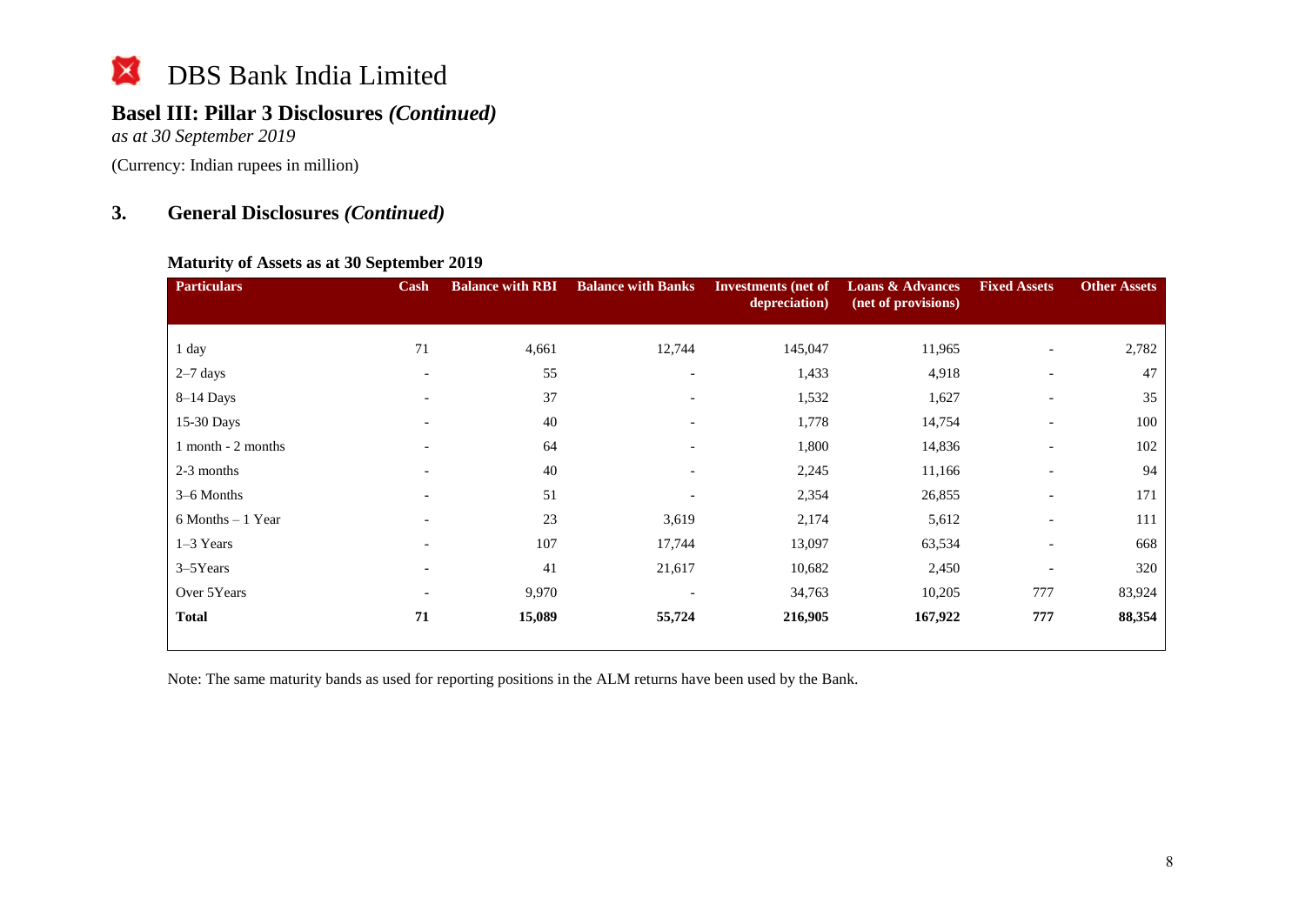## **Basel III: Pillar 3 Disclosures** *(Continued)*

*as at 30 September 2019*

(Currency: Indian rupees in million)

### **3. General Disclosures** *(Continued)*

### **Classification of NPA's**

| <b>Particulars</b>     | 30 Sep 19 |
|------------------------|-----------|
| Amount of NPAs (Gross) | 6,225     |
| Substandard            | 657       |
| Doubtful 1             | 926       |
| Doubtful 2             | 2,561     |
| Doubtful 3             | 2,081     |
| Loss                   |           |

#### **Movement of NPAs and Provision for NPAs**

|   | <b>Particulars</b>                                                                                                                                                                                                                  | 30 Sep 19                   |
|---|-------------------------------------------------------------------------------------------------------------------------------------------------------------------------------------------------------------------------------------|-----------------------------|
| A | Amount of NPAs (Gross)                                                                                                                                                                                                              | 6,225                       |
| B | Net NPAs                                                                                                                                                                                                                            | 680                         |
| C | <b>NPA Ratios</b><br>Gross NPAs to gross advances (%)<br>Net NPAs to net advances (%)                                                                                                                                               | 3.59%<br>0.40%              |
| D | Movement of NPAs (Gross)<br>Opening balance as of the beginning of the financial year<br><b>Additions</b><br>$\overline{\phantom{a}}$<br>Reductions on account of recoveries/ write - offs<br>Closing balance                       | 5,832<br>435<br>42<br>6,225 |
| E | Movement of Provision for NPAs<br>Opening balance as of the beginning of the financial year<br>Provision made during the year<br>$\overline{\phantom{a}}$<br>Write $-$ offs / Write $-$ back of excess provision<br>Closing balance | 5,243<br>343<br>41<br>5,545 |

#### **General Provisions**

In accordance with RBI guidelines, the Bank maintains provision on standard advances, standard derivative exposures and provision on Unhedged Foreign Currency Exposure ("UFCE"). Movement in general provisions is detailed below

| <b>Particulars</b>                                                   | 30 Sep 19 |
|----------------------------------------------------------------------|-----------|
|                                                                      |           |
| <b>Opening Balance</b>                                               | 1,239     |
| Provisions Made During the Year<br>Add:                              | 110       |
| Write off / Write back of Excess provisions during the Year<br>Less: |           |
| <b>Closing Balance</b>                                               | 1,349     |
|                                                                      |           |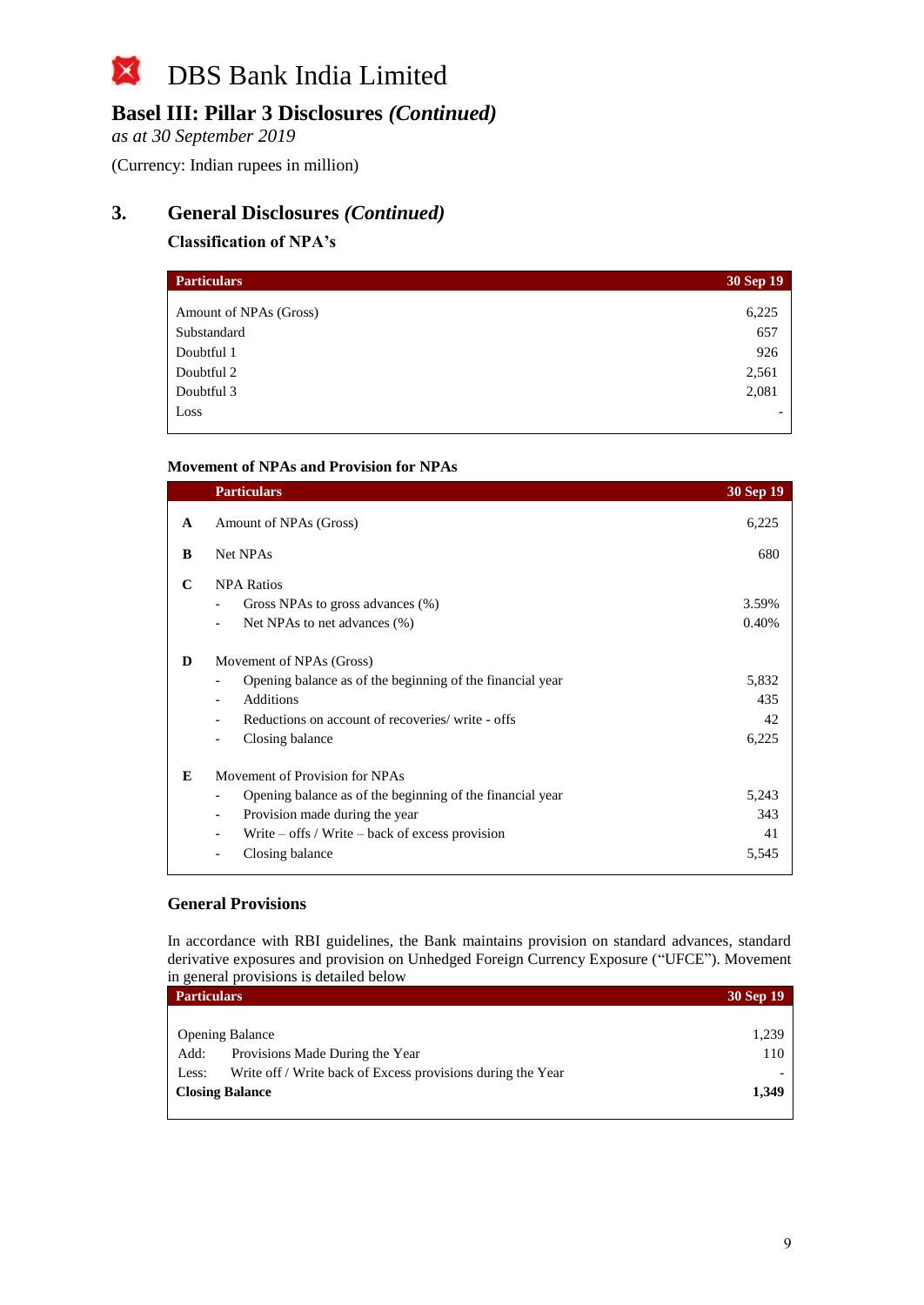

*as at 30 September 2019*

(Currency: Indian rupees in million)

#### **Amount of Non-Performing Investments and Provision for NPIs**

Non-Performing Investments and Provision for NPIs is given below:

|   | <b>Particulars</b>                                       | 30 Sep 19 |
|---|----------------------------------------------------------|-----------|
|   | Amount of Non-Performing Investments (Gross)             | 358       |
| B | Amount of provisions held for non-performing investments | 284       |

#### **Movement in Provisions held towards Depreciation on Investments**

Movement in Provisions held towards Depreciation on Investments is given below:

| <b>Particulars</b>                                                   | 30 Sep 19 |
|----------------------------------------------------------------------|-----------|
| <b>Opening Balance</b>                                               | 1,239     |
| Provisions made during the year<br>Add:                              |           |
| Write off / Write back of excess provisions during the year<br>Less: | 411       |
| <b>Closing Balance</b>                                               | 828       |

#### **Industry wise Past Due Loans**

| <b>Particulars</b>                                                     | <b>30 Sep 19</b> |
|------------------------------------------------------------------------|------------------|
| Chemicals and Chemical Products (Dyes, Paints, etc.) - Others          | 1,312            |
| All Engineering - Others                                               | 902              |
| <b>Trading Activity</b>                                                | 863              |
| Basic Metal & Metal products - Iron and Steel                          | 750              |
| Chemicals and Chemical Products (Dyes, Paints, etc.) - Petro-chemicals | 726              |
| Rubber, Plastic and their Products                                     | 189              |
| Total                                                                  | 4.742            |

#### **Ageing of Past Due Loans**

| <b>Particulars</b>             | 30 Sep 19 |
|--------------------------------|-----------|
| Overdue upto 30 Days           | 2.428     |
| Overdue between 31 and 60 Days | 1.468     |
| Overdue between 61 and 90 Days | 846       |
| Total                          | 4.742     |

The Bank does not have overseas operations and hence amount of NPAs and past due loans are restricted to the domestic segment.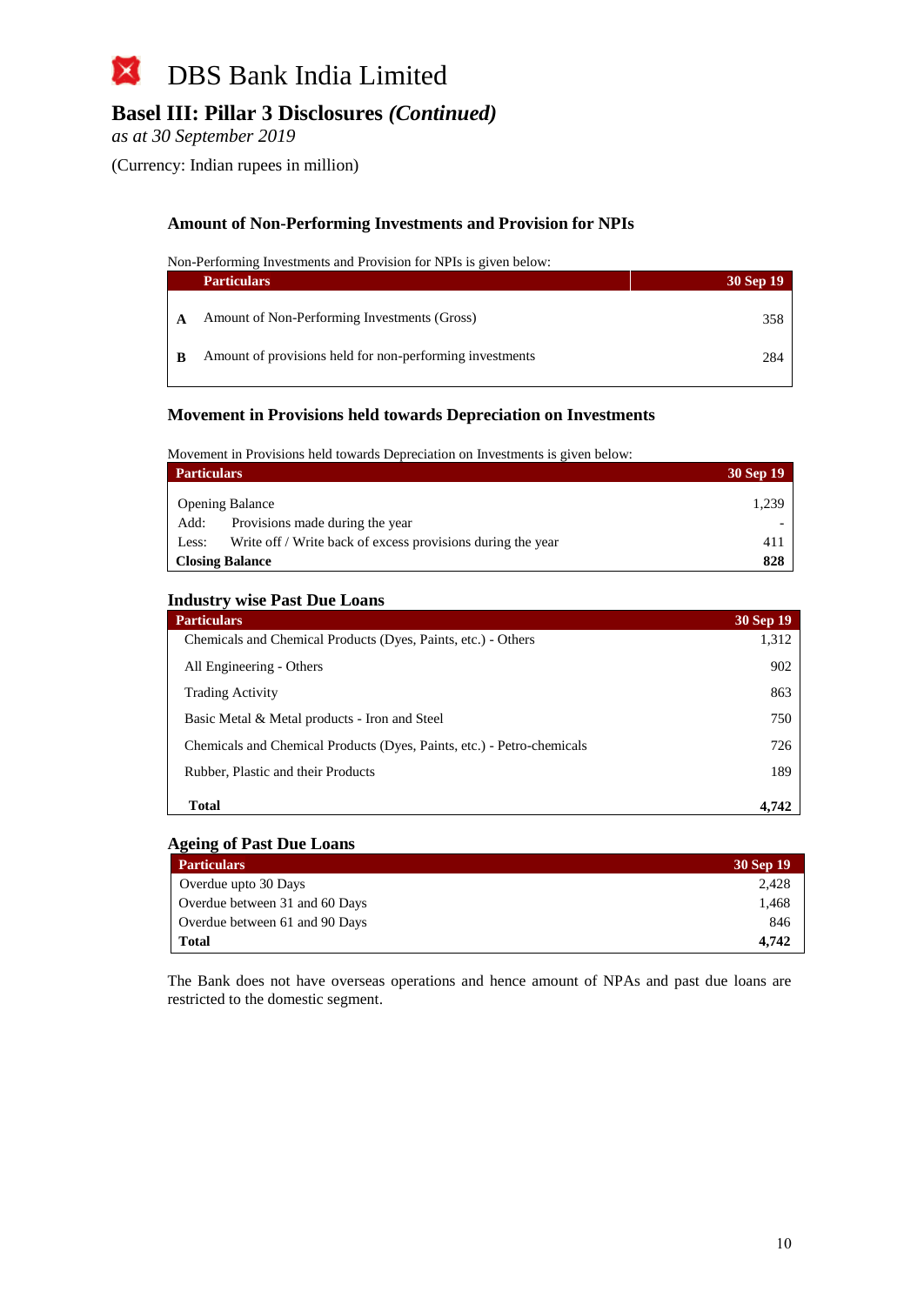## **Basel III: Pillar 3 Disclosures** *(Continued)*

*as at 30 September 2019*

(Currency: Indian rupees in million)

| <b>Industry wise NPAs</b>                                         |                                |                                     |  |
|-------------------------------------------------------------------|--------------------------------|-------------------------------------|--|
| <b>Particulars</b>                                                | <b>Amount of</b><br><b>NPA</b> | <b>Specific</b><br><b>Provision</b> |  |
| Construction                                                      | 1,712                          | 1,712                               |  |
| <b>Trading Activity</b>                                           | 1,312                          | 966                                 |  |
| Infrastructure - Transport - Roadways                             | 613                            | 613                                 |  |
| Paper and Paper Products                                          | 481                            | 481                                 |  |
| Computer Software                                                 | 334                            | 334                                 |  |
| Food Processing - Edible Oils and Vanaspati                       | 286                            | 286                                 |  |
| All Engineering - Others                                          | 233                            | 36                                  |  |
| All Engineering - Electronics                                     | 218                            | 218                                 |  |
| Glass & Glassware                                                 | 186                            | 186                                 |  |
| <b>Transport Operators</b>                                        | 156                            | 130                                 |  |
| Textiles - Others                                                 | 147                            | 146                                 |  |
| Gas/LNG (storage and pipeline)                                    | 145                            | 108                                 |  |
| Basic Metal & Metal products - Iron and Steel                     | 106                            | 86                                  |  |
| Infrastructure - Social and Commercial Infrastructure - Education | 77                             | 77                                  |  |
| Institutions                                                      |                                |                                     |  |
| Other Metal and Metal Products                                    | 75                             | 75                                  |  |
| Chemicals and Chemical Products (Dyes, Paints, etc.) - Others     | 51                             | 51                                  |  |
| Home Loans                                                        | 51                             | 11                                  |  |
| Personal Loans                                                    | 22                             | 17                                  |  |
| Chemicals and Chemical Products (Dyes, Paints, etc.) - Drugs and  | 20                             | 12                                  |  |
| Pharmaceuticals                                                   |                                |                                     |  |
| Total                                                             | 6,225                          | 5,545                               |  |

### **Industry wise General Provisions**

| <b>Particulars</b>                                                               | 30 Sep 19 |
|----------------------------------------------------------------------------------|-----------|
| <b>Financial Institutions</b>                                                    | 149       |
| Construction                                                                     | 114       |
| <b>Computer Software</b>                                                         | 108       |
| <b>Banks</b>                                                                     | 95        |
| Non-Banking Financial Institutions/Companies                                     | 94        |
| Other Industries                                                                 | 90        |
| Chemicals and Chemical Products (Dyes, Paints, etc.) - Drugs and Pharmaceuticals | 81        |
| Vehicles, Vehicle Parts and Transport Equipments                                 | 77        |
| Chemicals and Chemical Products (Dyes, Paints, etc.) - Others                    | 55        |
| Wholesale Trade (other than Food Procurement)                                    | 44        |
| Infrastructure - Electricity (generation-transportation and distribution)        | 44        |
| <b>Retail Others</b>                                                             | 40        |
| Rubber, Plastic and their Products                                               | 35        |
| Petroleum (non-infra), Coal Products (non-mining) and Nuclear Fuels              | 34        |
| All Engineering - Others                                                         | 29        |
| Metal and Metal Products                                                         | 28        |
| Food Processing - Others                                                         | 27        |
| Other Services                                                                   | 25        |
| <b>Trading Activity</b>                                                          | 25        |
| Infrastructure - Others                                                          | 24        |
| All Engineering - Electronics                                                    | 19        |
| Basic Metal & Metal products - Iron and Steel                                    | 15        |
| <b>Transport Operators</b>                                                       | 13        |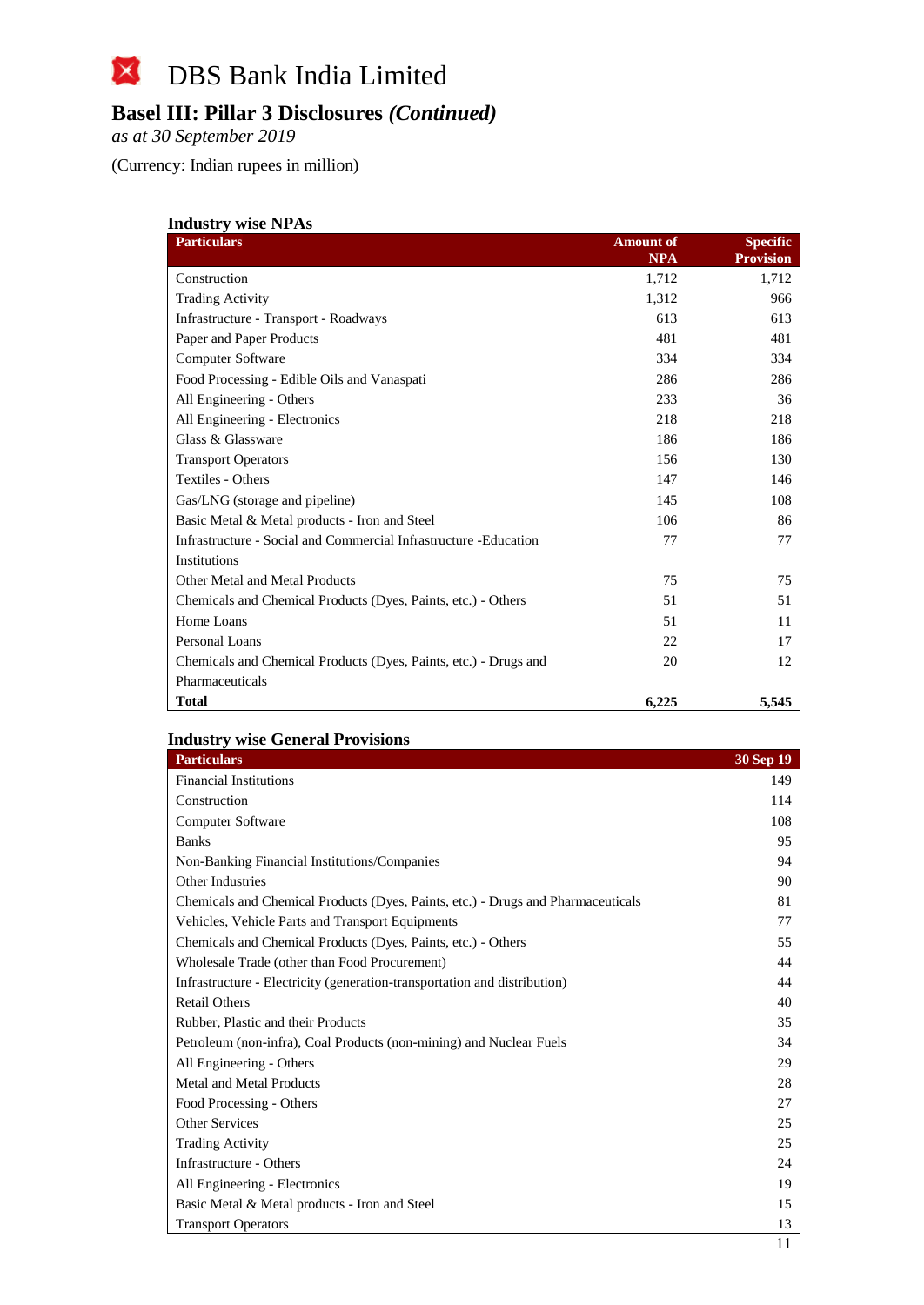## **Basel III: Pillar 3 Disclosures** *(Continued)*

*as at 30 September 2019*

(Currency: Indian rupees in million)

#### **Industry wise General Provisions (Continued)**

| <b>Particulars</b>                                                             | <b>30 Sep 19</b> |
|--------------------------------------------------------------------------------|------------------|
| Textiles - Others                                                              | 13               |
| Infrastructure - Energy - Oil/Gas/Liquefied Natural Gas (LNG) storage facility | 12               |
| Infrastructure - Transport - Ports                                             | 11               |
| Food Processing - Edible Oils and Vanaspati                                    |                  |
| <b>Textiles - Cotton</b>                                                       | 6                |
| Wood and Wood Products                                                         | 5                |
| Paper and Paper Products                                                       | 4                |
| Petro-chemicals                                                                | 4                |
| <b>Cement and Cement Products</b>                                              | 3                |
| Chemicals and Chemical Products (Dyes, Paints, etc.) - Fertilisers             | 3                |
| Glass & Glassware                                                              | 2                |
| Tourism, Hotel and Restaurants                                                 | 2                |
| Food processing - Sugar                                                        |                  |
| Infrastructure - Telecommunication                                             | 2                |
| Food processing - Coffee                                                       | 2                |
| Food Processing - Tea                                                          |                  |
| Leather and Leather products                                                   |                  |
| Agriculture & allied activities                                                |                  |
| <b>Professional Services</b>                                                   |                  |
| <b>Beverages</b>                                                               |                  |
| <b>Total</b>                                                                   | 1,349            |

### **Industry wise Specific Provisions (net of write-backs)**

| <b>Particulars</b>                                            | <b>30 Sep 19</b> |
|---------------------------------------------------------------|------------------|
| <b>Trading Activity</b>                                       | 217              |
| Glass & Glassware                                             | 68               |
| Chemicals and Chemical Products (Dyes, Paints, etc.) - Others | 25               |
| <b>Retail Others</b>                                          | 15               |
| Paper and Paper Products                                      |                  |
| <b>Computer Software</b>                                      | (5)              |
| Construction                                                  | (20)             |
| <b>Total</b>                                                  | 302              |

The Bank does not have overseas operations and hence amount of NPAs and past due loans are restricted to the domestic segment.

#### **Industry wise write-off's**

| <b>Particulars</b> | 30 Sep 19 |
|--------------------|-----------|
| Personal Loan      |           |
| Total              |           |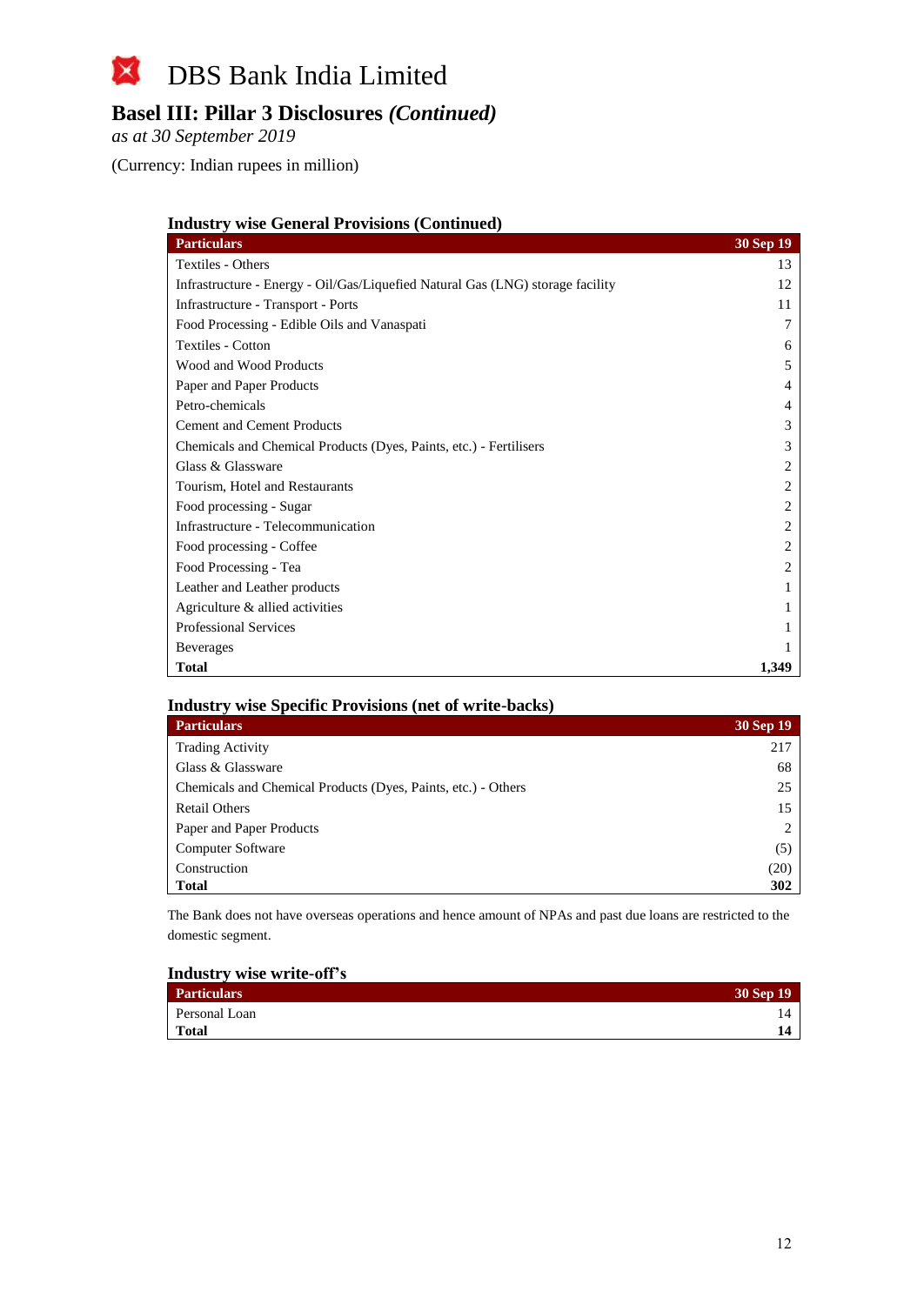

*as at 30 September 2019*

(Currency: Indian rupees in million)

### **4. Disclosures for Credit Risk: Portfolios subject to Standardised approach**

#### *Qualitative Disclosures*

Currently, based on our clientele, ratings of the following agencies have been used i.e. CARE, CRISIL, India Ratings and Research Private Ltd., ICRA, Brickwork, SME Rating Agency Pvt Ltd (SMERA), Infomerics, Standards & Poors, Moody's and Fitch for all exposures. The Bank assigns Long term credit ratings accorded by the chosen credit rating agencies for assets which have a contractual maturity of more than one year. However, in accordance with RBI guidelines, the Bank classifies all cash credit exposures as long term exposures and accordingly the long term ratings accorded by the chosen credit rating agencies are assigned. The Bank uses both issue specific and issuer ratings. In accordance with RBI guidelines, for risk-weighting purposes, short-term ratings are deemed to be issue-specific.

#### *Quantitative Disclosures*

Categorization of Credit Exposures (Fund and Non Fund based) \* classified on the basis of Risk Weightage is provided below:

| <b>Particulars</b>    | 30 Sep 19 |
|-----------------------|-----------|
| $< 100 %$ Risk Weight | 332,735   |
| 100 % Risk Weight     | 129,456   |
| $> 100\%$ Risk Weight | 17,136    |
| Total                 | 479,327   |

\* Credit Exposures are reported net of NPA provisions and provision for diminution in fair value of restructured advances classified as Standard.

### **5. Disclosures for Credit Risk Mitigation on Standardised approach**

#### *Qualitative Disclosures*

This is detailed in our policy on Credit Risk Mitigation techniques and Collateral Management.

#### *Quantitative Disclosures*

Currently, eligible financial collateral in the form of fixed deposits under lien, amount accepted under Parallel Deposit and guarantees issued by eligible guarantor as specified in RBI guidelines have been used as credit risk mitigants. In the case of fixed deposits under lien, the Bank reduces its credit exposure to counterparty by the value of the fixed deposits.

The details of exposures (after application of haircut) wherein the bank has used credit risk mitigants ("CRM") are as under:

| <b>Product</b>      | <b>Amount of CRM</b> |
|---------------------|----------------------|
| Fund based exposure | 6.829                |
| <b>Total</b>        | 6.829                |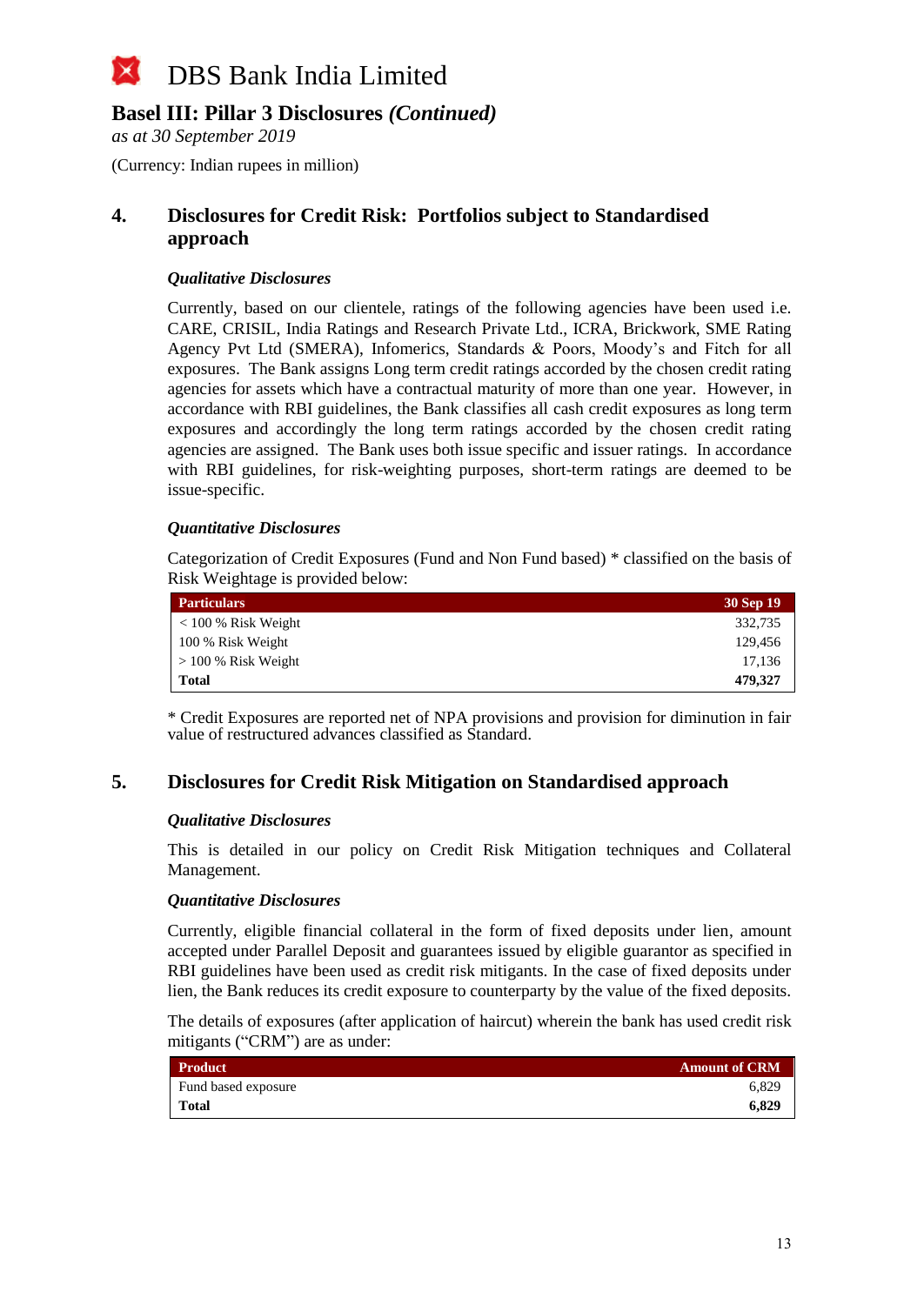*as at 30 September 2019*

(Currency: Indian rupees in million)

### **6. Disclosure on Securitisation for Standardised approach**

The Bank has not undertaken any securitisation and hence this disclosure is not applicable.

### **7. Disclosure on Market Risk in Trading book**

### *Qualitative disclosures*

Market Risk arises from changes in value from changes in interest rates yields, foreign exchange rates, equity prices, commodity prices, credit spreads and the impact of changes in the correlations and volatilities of these risk factors. The Bank's market risk appetite is determined by the Board of Directors through the Board Risk Management Committee, with detailed limit frameworks recommended by the appropriate risk committees. The Market & Liquidity Risk Committee and the Risk Executive Committee, oversees the market risk management infrastructure, sets market risk control limits and provides enterprise-wide oversight of all market risks and their management.

The Bank's market risk framework identifies the types of the market risk to be covered, the risk metrics and methodologies to be used to capture such risk and the standards governing the management of market risk within the Bank including the limit setting and independent model validation, monitoring and valuation.

The principal market risk appetite measure is Expected Shortfall. The Expected Shortfall is supplemented by risk control measures, such as sensitivities to risk factors, including their volatilities, as well as P&L loss triggers (Management Action Triggers) for management action.

Expected Shortfall estimates the potential loss on the current portfolio assuming a specified time horizon and level of confidence. The Expected Shortfall methodology uses a historical simulation approach to forecast the market risk. Expected Shortfall risk factor scenarios are aligned to parameters and market data used for valuation. The Expected Shortfall is calculated for T&M trading, T&M banking and Central Operations book.

The Bank computes the Trading and Banking Expected Shortfall daily, while the Central Operations Expected Shortfall is computed on a weekly basis. The trading Expected Shortfall forecasts are back tested against the profit and loss of the trading book to monitor its predictive power.

To complement the Expected Shortfall framework, regular stress testing is carried out to monitor the Bank's vulnerability to shocks. Also, monthly and annual P/L stop loss limits are monitored daily for the Trading book.

The risk control measures such as Interest rate PV01 ("IRPV01"), FX Delta & FX Vega measure the interest rate and FX rate risk to the current portfolio. The IR PV01 measures the change in the Net present value ("NPV") due to an increase of 1 basis point in interest rates. The FX delta measures the change in the NPV due to an increase of 1 unit in FX rates, while the FX Vega measures the change in the NPV due to an increase of 1 unit in FX volatilities. The currency wise IRPV01 and FX Delta is calculated daily for T&M trading, T&M banking and Central Operations book, while the FX Vega is calculated daily for the T&M trading book.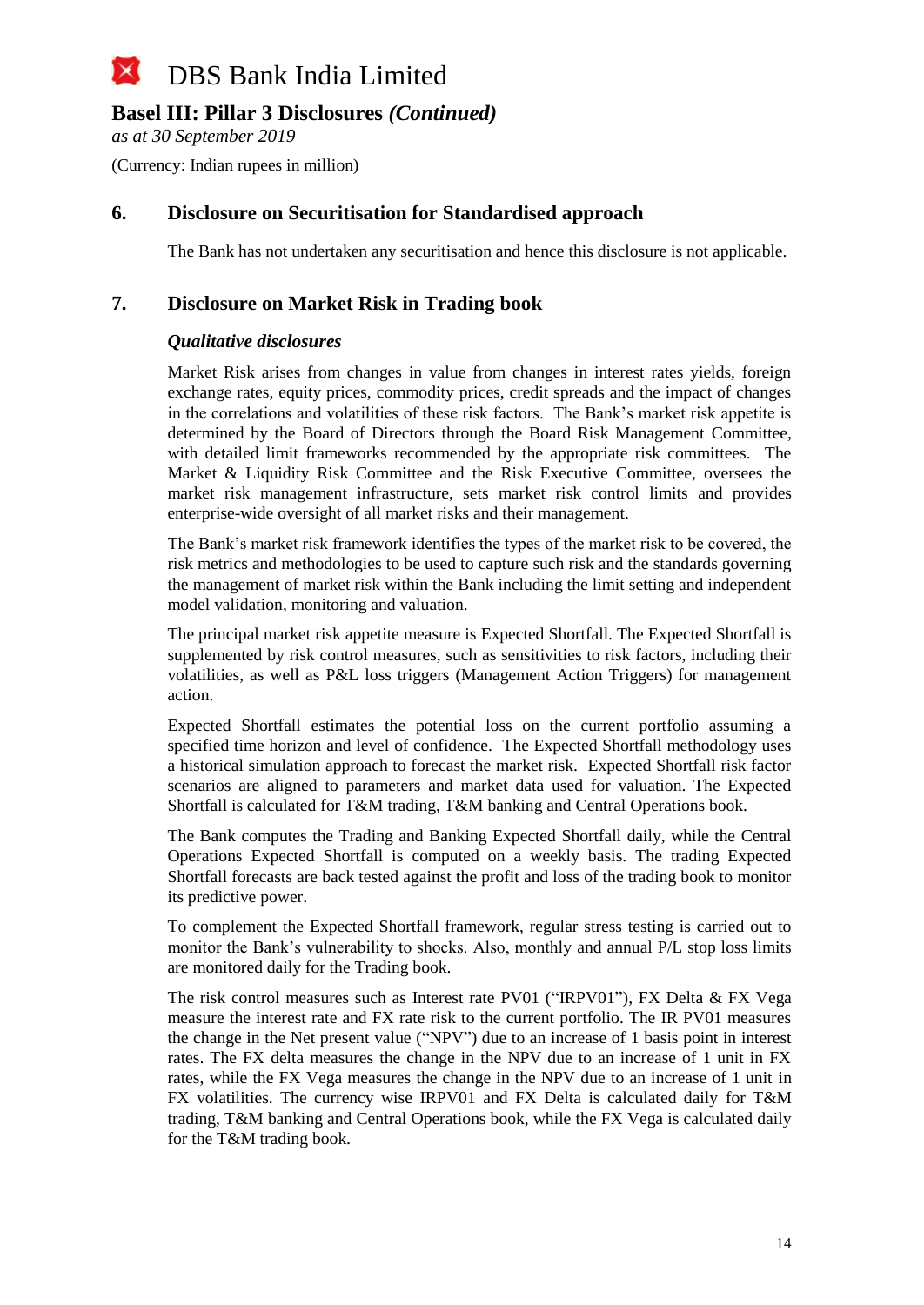

*as at 30 September 2019*

(Currency: Indian rupees in million)

### **7. Disclosure on Market Risk in Trading book (Continued)**

#### *Qualitative disclosures (Continued)*

The other risk control measures such as Credit spread PV01 ("CSPV01") and Jump to default ("JTD") measures the change in the NPV due to an increase of 1 basis point in credit spreads and the expected loss due to immediate default respectively. The CSPV01 and JTD are calculated daily for T&M trading book.

#### *Quantitative Disclosures*

| <b>Capital Requirement for Market Risk *</b> |           |
|----------------------------------------------|-----------|
| <b>Particulars</b>                           | 30 Sep 19 |
| Interest rate risk                           | 6.040     |
| Foreign exchange risk (including gold)       | 360       |
| Equity position risk                         |           |

\* Capital required for Market Risk is calculated at 8% of Risk Weighted Assets.

### **8. Interest rate risk in the banking book (IRRBB)**

#### *Qualitative Disclosures*

The Asset and Liability Committee ("ALCO") oversees the structural interest rate risk and funding liquidity risk in the Bank. The Market & Liquidity Risk Committee ("MLRC") ensures that the exposures are within prudent levels. Structural interest rate risk arises from mismatches in the interest rate profile of customer loans and deposits. This interest rate risk has several aspects: basis risk arising from different interest rate benchmarks, interest rate re-pricing risk, yield curve risks and embedded optionality. To monitor the structural interest rate risk, the tools used by DBS include re-pricing gap reports based on traditional as well as duration gap approach, sensitivity analysis and income simulations under various scenarios.

#### *Quantitative Disclosures*

The Bank uses the Duration Gap approach to measure the impact of Market Value of Equity ("MVE") for upward and downward rate shocks. This measures the potential change in MVE of the Bank for a 200 bps change in interest rates. The change in MVE due to a 200 bps change in interest rates are (for banking and trading book):-

| Change in MVE due to a 200 bps change in interest rates |       |
|---------------------------------------------------------|-------|
| 30 <sup>th</sup> September 2019                         | 3.979 |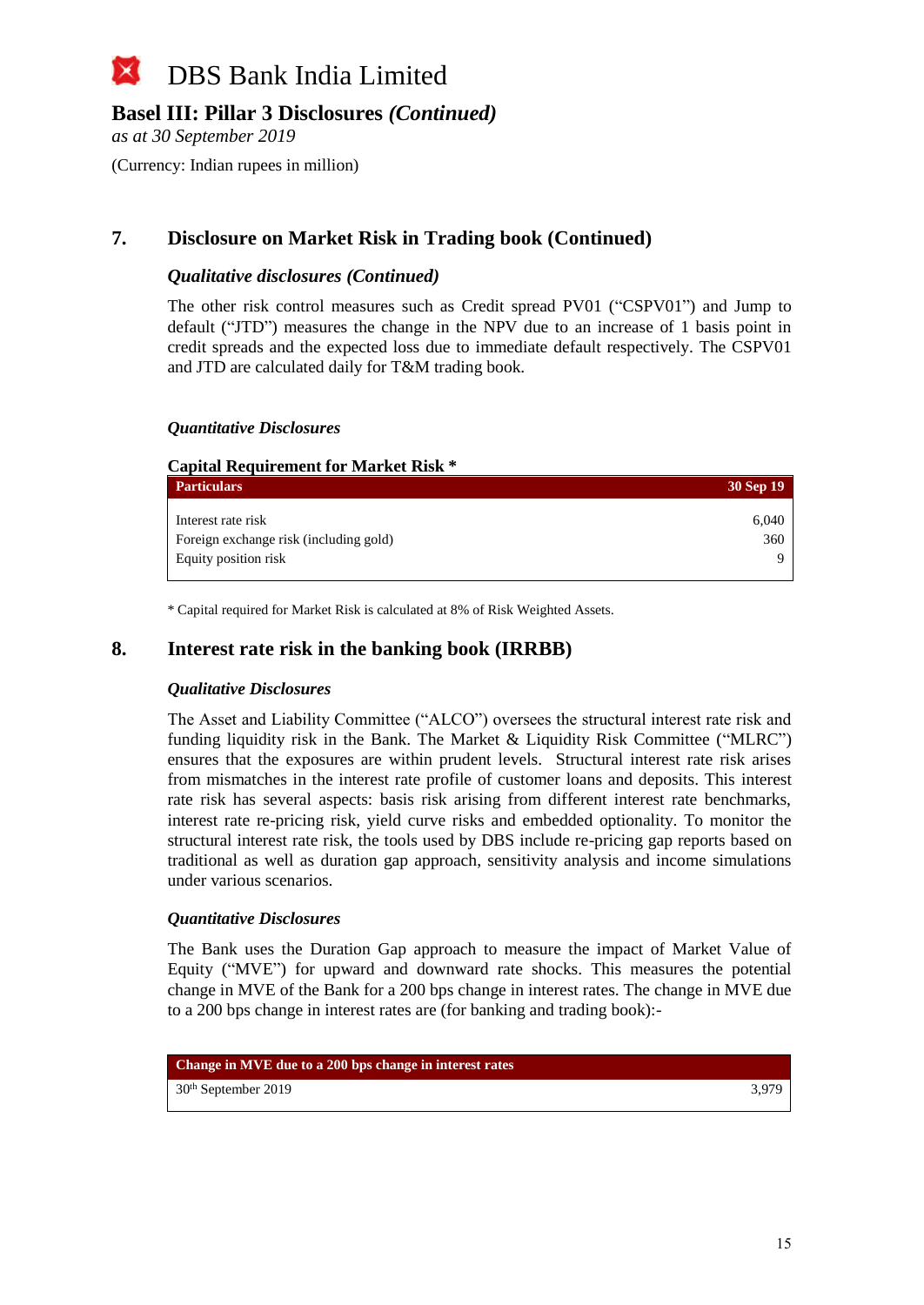### **Basel III: Pillar 3 Disclosures** *(Continued)*

*as at 30 September 2019*

(Currency: Indian rupees in million)

### **8. Interest rate risk in the banking book (IRRBB) (Continued)**

### *Quantitative Disclosures (Continued)*

The impact on Earnings is computed as per the definition laid down in the ALM Policy of the Bank. Per the policy, Earnings-at-Risk ("EaR") measures the interest rate risk from the earnings perspective. It is computed as an impact (over a 1-year horizon) of a 1% parallel shift in the yield curve on the Bank's earning. This is computed using the net IRS gaps for each bucket up to 1 year. The aggregate of these approximates the net interest income impact of a 1% parallel shift (increase in interest rates) in the yield curve over a 1 year horizon and acts as a useful tool in the hands of the MLRC to monitor and assess the impact of Interest rate risk exposure of the Bank on its NII.

EaR is computed for the banking book.

| <b>EaR</b> on the INR book (banking) |     |
|--------------------------------------|-----|
| $30th$ September 2019                | 160 |

### **9. Operational Risk**

#### *Qualitative Disclosures*

#### **Strategy and Process**

The DBIL (DBS Bank India Limited Operational Risk Management ("ORM")) policy:

– Defines operational risk and the scope of its application;

– Establishes the dimensions of operational risk;

– Provides a consistent Group wide approach for managing operational risk in a structured, systematic and consistent manner across DBIL.

Operational risk arises from inadequate or failed internal processes, people, systems or from external events. It includes legal risk but excludes strategic or reputation risk.

DBIL adopts a zero-tolerance mindset for operational risk that can endanger the franchise.

The policy comprises of risk governance, risk policies, risk mitigation programmes, risk and control self-assessments, risk event management and reporting, and key risk indicators.

The ORM policy includes inter-alia:

- a) ORM Governance key responsibilities (Board, Senior Management, Location / Business level, unit operational risk managers control functions, Risk Management Group – Operational Risks and Internal Audit.
- b) ORM guiding principles
- c) Core Operational Risk Standards ("CORS")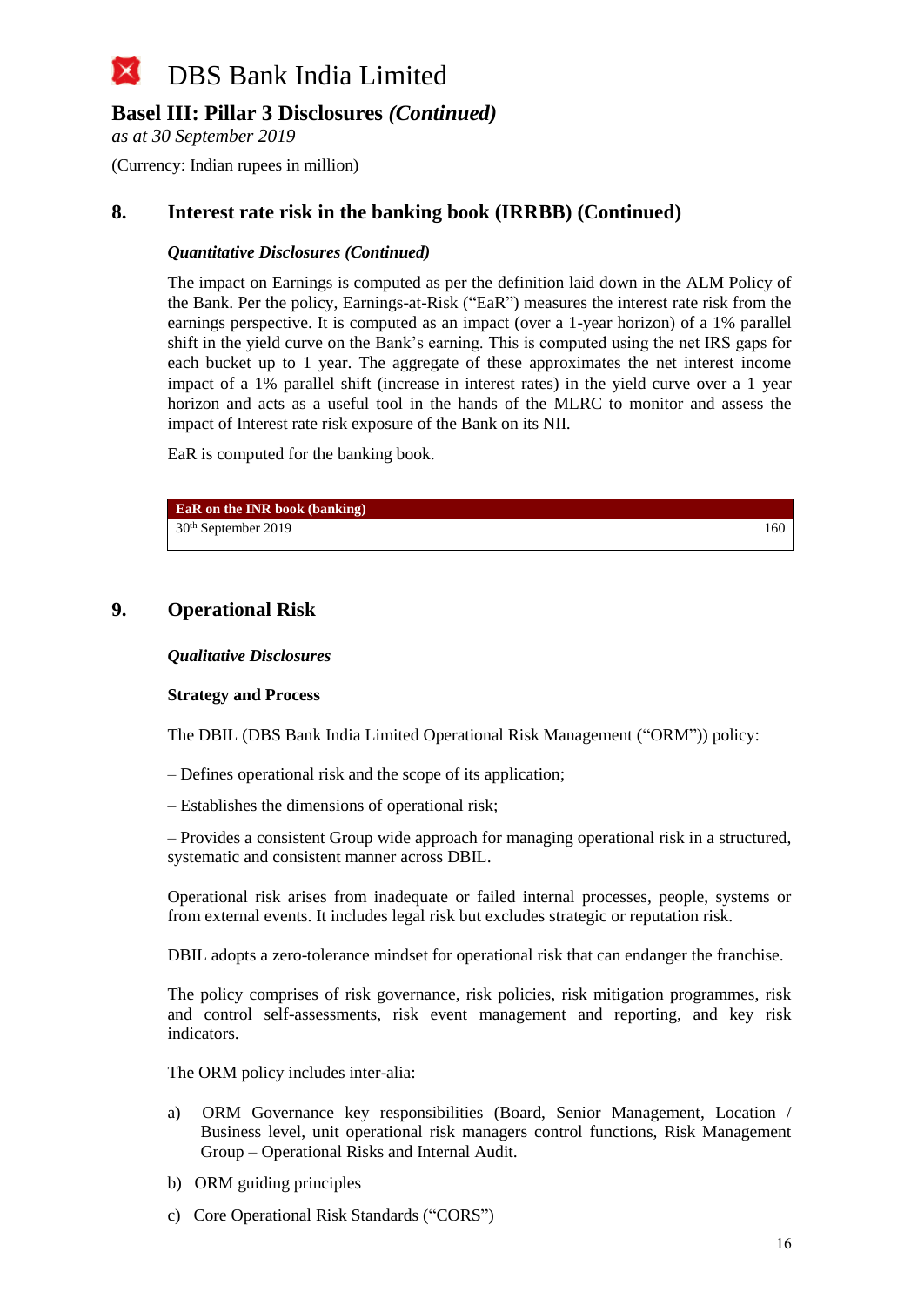## **Basel III: Pillar 3 Disclosures** *(Continued)*

*as at 30 September 2019*

(Currency: Indian rupees in million)

- d) Controls and mitigations:
	- Internal controls
	- Group Insurance Programme; and
	- Business Continuity Management
- e) Risk Tools and Mechanisms comprising:
	- Risk & Control Self-Assessment ("RCSA")
	- Operational Risk Event Management & Reporting ("OREM&R")
	- Key Risk Indicators ("KRI")
	- Scenario Assessment ("SA")
	- Internal Controls
	- Issue Management & Action Tracking
	- Risk profiling and reporting
- f) Risk Quantification & Disclosure
	- Loss Provisioning / Capital Allocation

#### **Structure and Organisation**

The Bank has in place an India Operational Risk Committee ("IORC") which meets on a monthly basis to discuss Operational Risk issues / related matters. The committee is chaired by the Chief Risk Officer ("CRO") and is administered by the Head - Operational Risk, India. The committee reports to the Risk Exco. This ensures appropriate management and oversight of the prevailing operational risks in the Bank.

The IORC comprises of Country Head, Chief operating officer and the Heads of Consumer Banking Group, Global Transaction Services, Treasury & Markets, Institutional Banking – Chief Operating Officer, Finance, Legal & Compliance, Internal Audit, Chief Information Security Officer, Head T&O Risk Management and GPS and other invited members as defined in the Terms of Reference ("TOR").

As part of the Bank's ORM structure, an independent Operational Risk function is in place led by the local Head of Operational Risk, who reports to the CRO, India and functionally to the Group Head of Operational Risk at the Head Office in Singapore.

Coverage includes identifying, assessing, controlling / mitigating risk, monitoring, reporting and measuring risk and also ensuring compliance with DBS Group standards and meeting local (RBI) and MAS regulatory requirements relating to Operational Risk.

The Bank adopts the three lines of defence model for the management of operational risk. In addition to the independent second line of defence by Risk Management Group - Operational Risk, Unit Operational Risk Managers ("UORM") are appointed within the first line of defence for all Business Units ("BU") and Support Units ("SU") to support and implement the risk management policy / standards & processes and to ensure maintenance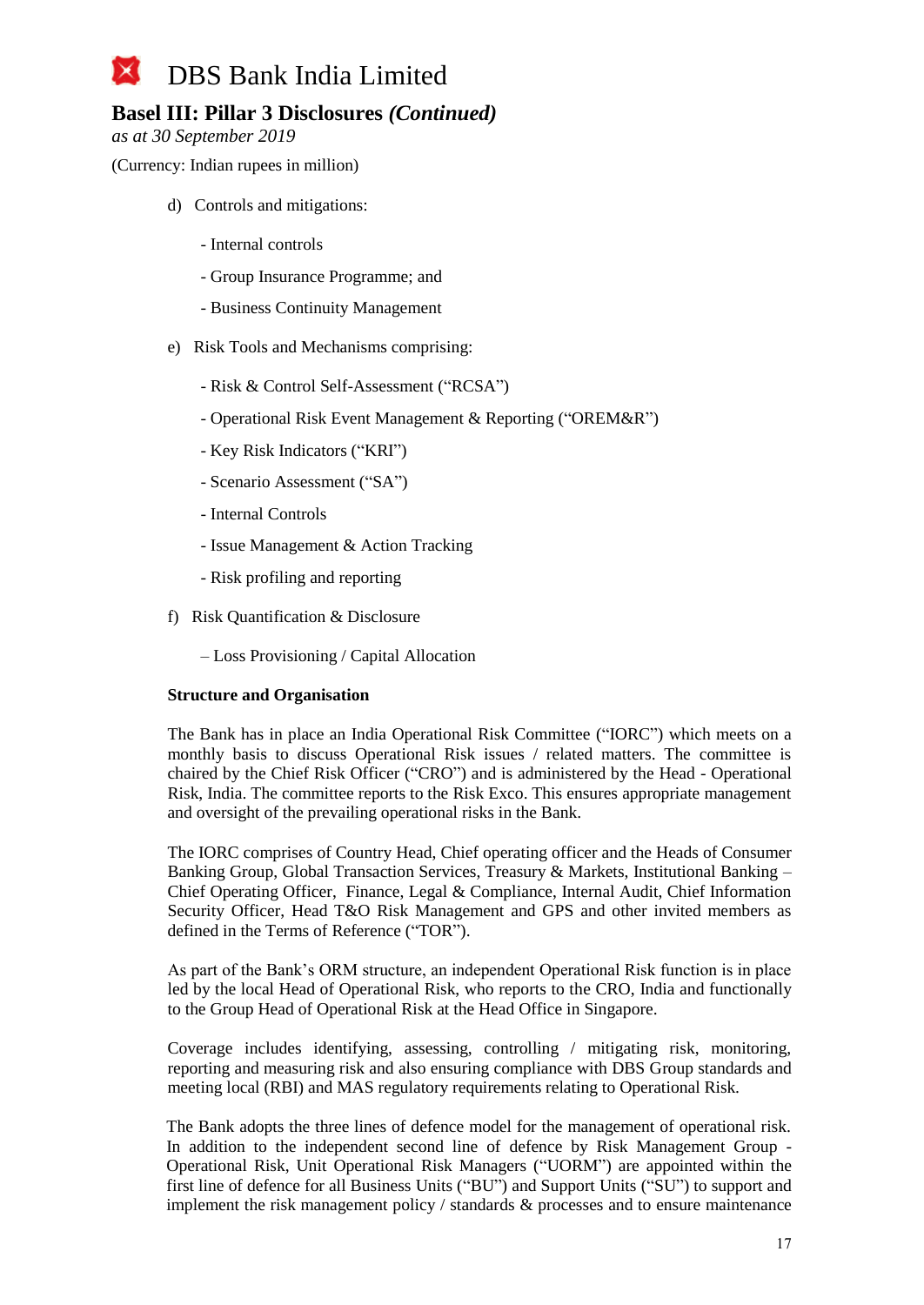

*as at 30 September 2019*

#### (Currency: Indian rupees in million)

of adequate controls on an ongoing basis. Periodic training / orientations / discussions are held to keep UORM updated with key developments. As the third line of defence, Audit provides independent assurance.

#### **Risk Mitigation Programs**

#### *Internal Controls*

The day-to-day management of Operational Risk within the Bank is through maintenance of a comprehensive system of internal controls. An effective internal control system is a combination of a strong control environment and appropriate internal control procedures. These internal controls comprise of preventive, detective, directive and corrective controls.

#### *Group Insurance Programme ("GIP")*

GIP helps to mitigate operational risk losses from significant risk events.

The key objective of GIP is to reduce low frequency high impact financial losses via transfer of loss to external funding sources (insurers). In line with DBIL ORM philosophy, high frequency low impact operational losses are managed through establishment of strong internal controls.

*Business Continuity Management ("BCM")* is a key Operational Risk programme of DBIL to minimize the impact of a business disruption, irrespective of cause, and to provide an acceptable level of business until normal business operations are resumed.

BU/SUs are to comply with the BCM Policies and Standards established by BCM.

BCM includes the following:

- Establishment of ownership, roles and responsibilities
- Risk analysis
- Business impact analysis
- Recovery strategies
- Familiarisation of emergency response and crisis management plans
- Regular review and maintenance
- Regular, complete and meaningful testing

#### **Risk Reporting and Measurement**

Operational Risk related MIS is reported through the central ORM system (GRC – Governance, Risk and Control), as follows:

– Incident Management ("INC") Module in GRC - for reporting of Risk Events (including near miss and timing error, etc.)

– Issue and Action Management ("I&A") Module in GRC - for tracking of issues and actions emanating from Risk Events, Audit Issues, Regulatory Issues and other risk related issues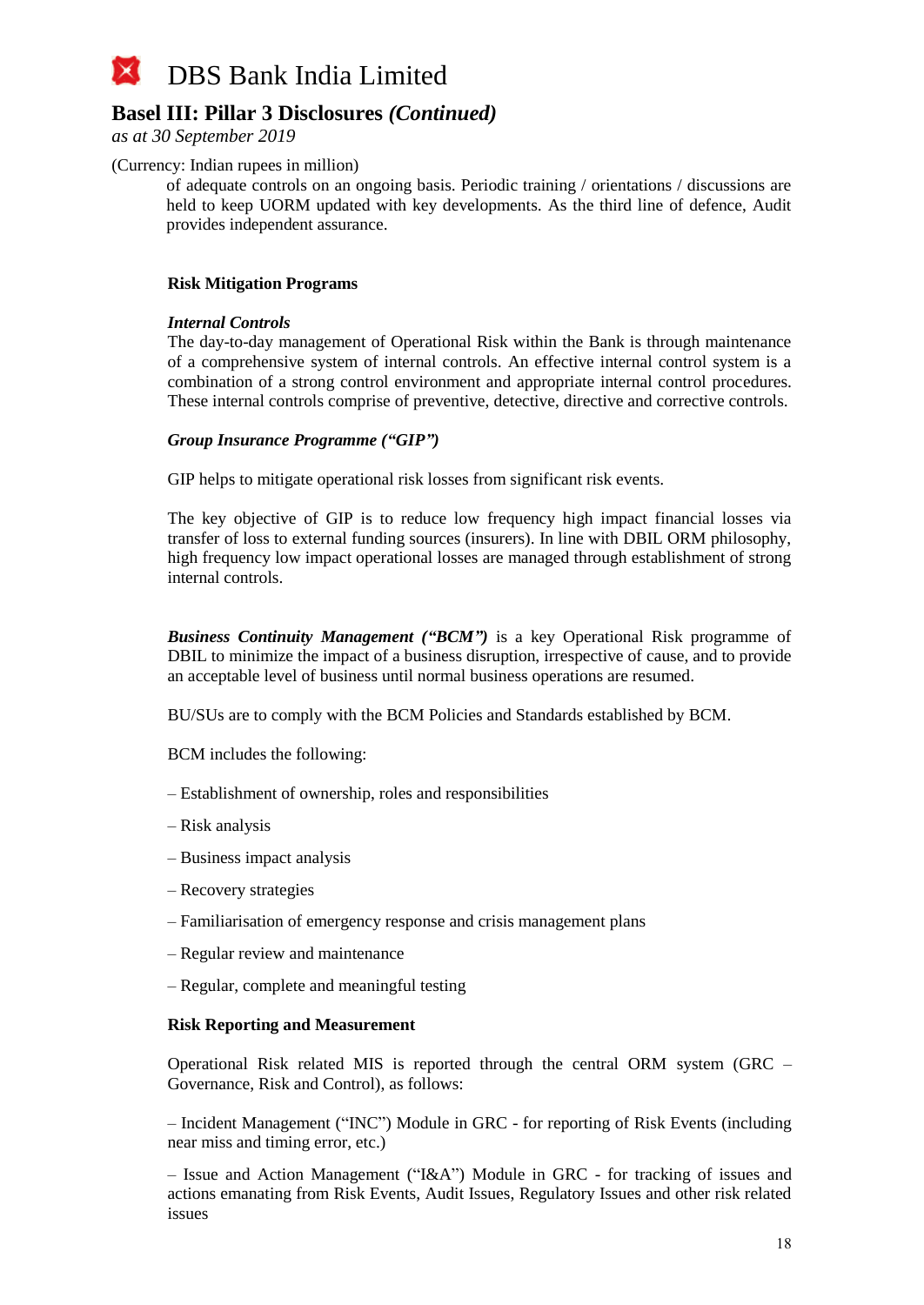### **Basel III: Pillar 3 Disclosures** *(Continued)*

*as at 30 September 2019*

(Currency: Indian rupees in million)

– Key Indicator ("KI") Module in GRC - for reporting and monitoring of Key Risk Indicators ("KRI")

– Risk and Control Self-Assessment ("RCSA") Module in GRC- to facilitate and record the assessment of the Risk and Control Self-Assessment process. RCSA review and assessment is performed as per risk-based frequency approach.

The Operational Risk Profile including relevant MIS relating to the above is placed at the monthly India Operational Risk Committee (IORC).

#### **Approach for operational risk capital assessment**

– The Bank currently adopts the Basic Indicator Approach to calculate capital requirements for operational risk.

### **10. General Disclosure for Exposures Related to Counterparty Credit Risk**

#### *Qualitative Disclosures*

#### *USE OF ECONOMIC CAPITAL (EC) FOR CONCENTRATION RISK MANAGEMENT*

While the Bank firmly complies with regulatory capital requirements at all times, we recognize the need to have more robust methodologies to measure capital usage. The Bank has adopted both qualitative and quantitative measures to address credit concentration risk. In addition to the regulatory limits, there are internally developed risk limits on the amount of exposure, as a percentage of the total exposure, that can be taken on any single industry, to avoid any sector concentration. Additionally, the Bank has developed maximum exposure limit norms which stipulates the amount of exposure that may be taken on a borrower considering its turnover and credit risk rating. In order to address the geographic concentration risk, the bank has implemented a policy on the maximum amount of advance, as a percentage of the total advances, which can be booked in a branch. The quantitative measurement of concentration risk, both for name and sector concentration and allocation of additional capital is one of the component of the Bank's ICAAP.

#### *CREDIT RISK MITIGANTS*

#### *Collateral*

Where possible, the Bank takes collateral as a secondary recourse to the borrower. Collateral includes cash, marketable securities, properties, trade receivables, inventory and equipment and other physical and financial collateral. The Bank may also take fixed and floating charges on the assets of borrowers. It has put in place policies to determine the eligibility of collateral for credit risk mitigation, which include requiring specific collaterals to meet minimum operational requirements in order to be considered as effective risk mitigants.

When a collateral arrangement is in place for financial market counterparties covered under market standard documentation (such as Master Repurchase Agreements and International Swaps and Derivatives Association ("ISDA") agreements), collateral received is marked to market on a frequency mutually agreed with the counterparties.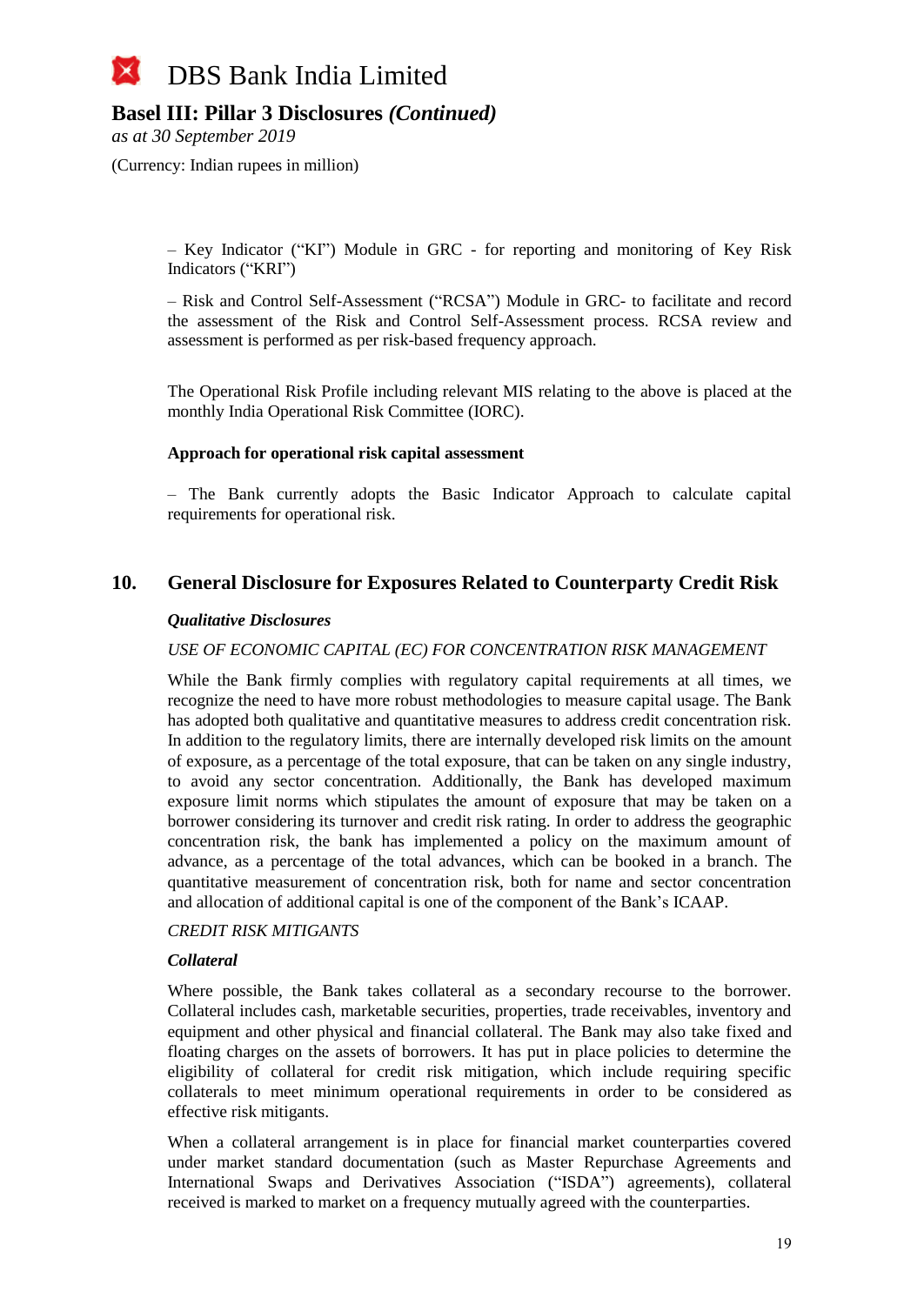

*as at 30 September 2019*

(Currency: Indian rupees in million)

# **10 General Disclosure for Exposures Related to Counterparty Credit Risk** *(Continued)*

#### *Other Risk Mitigants*

The Bank manages its credit exposure from derivatives, repo and other repo-style transactions by entering into netting and collateral arrangements with counterparties where it is appropriate and feasible to do so. The credit risk associated with outstanding contracts with positive mark to market is reduced by master netting arrangements to the extent that if an event of default occurs, all amounts with a single counterparty in a netting-eligible jurisdiction are settled on a net basis.

The Bank may also enter into agreements which govern the posting of collateral with derivative counterparties for credit risk mitigation (e.g. Credit Support Annexes under ISDA master agreements). These are governed by internal guidelines with respect to the eligibility of collateral types and the frequency of collateral calls.

In addition, the Bank also uses guarantees as credit risk mitigants. While the Bank may accept guarantees from any counterparty, it sets internal thresholds for considering guarantors to be eligible for credit risk mitigation.

### *COUNTER PARTY RISK MANAGEMENT*

Counterparty risk that may arise from traded products and securities is measured on a loan equivalent basis and included under the Bank's overall credit limits to counterparties. Issuer Default Risk that may arise from traded products and securities are generally measured based on jump-to-default computations.

The Bank actively monitors and manages its exposure to counterparties in over-the-counter ("OTC") derivative trades to protect its balance sheet in the event of counterparty default. Counterparty risk exposures which may be materially and adversely affected by market risk events are identified, reviewed and acted upon by management and highlighted to the appropriate risk committees. In addition, the Bank's risk measurement methodology takes into account the higher risks associated with transactions that exhibit a strong relationship between the creditworthiness of a counterparty and the expected future replacement value of a relevant transaction (so called wrong-way risk) as identified during the trade booking process. The current exposure method is used for calculating the Bank's net credit exposure and regulatory capital for counterparty exposures, using the mark-to-market exposures with an appropriate add-on factor for potential future exposures.

| <i><b>Quantitutive Disclosures</b></i> |                  |                         |
|----------------------------------------|------------------|-------------------------|
| <b>Particulars</b>                     | <b>Notionals</b> | <b>Credit Exposures</b> |
| - Currency Derivatives                 | 2.150.242        | 102.819                 |
| - Interest Rate Derivatives            | 5.054.991        | 82.652                  |

### *Quantitative Disclosures*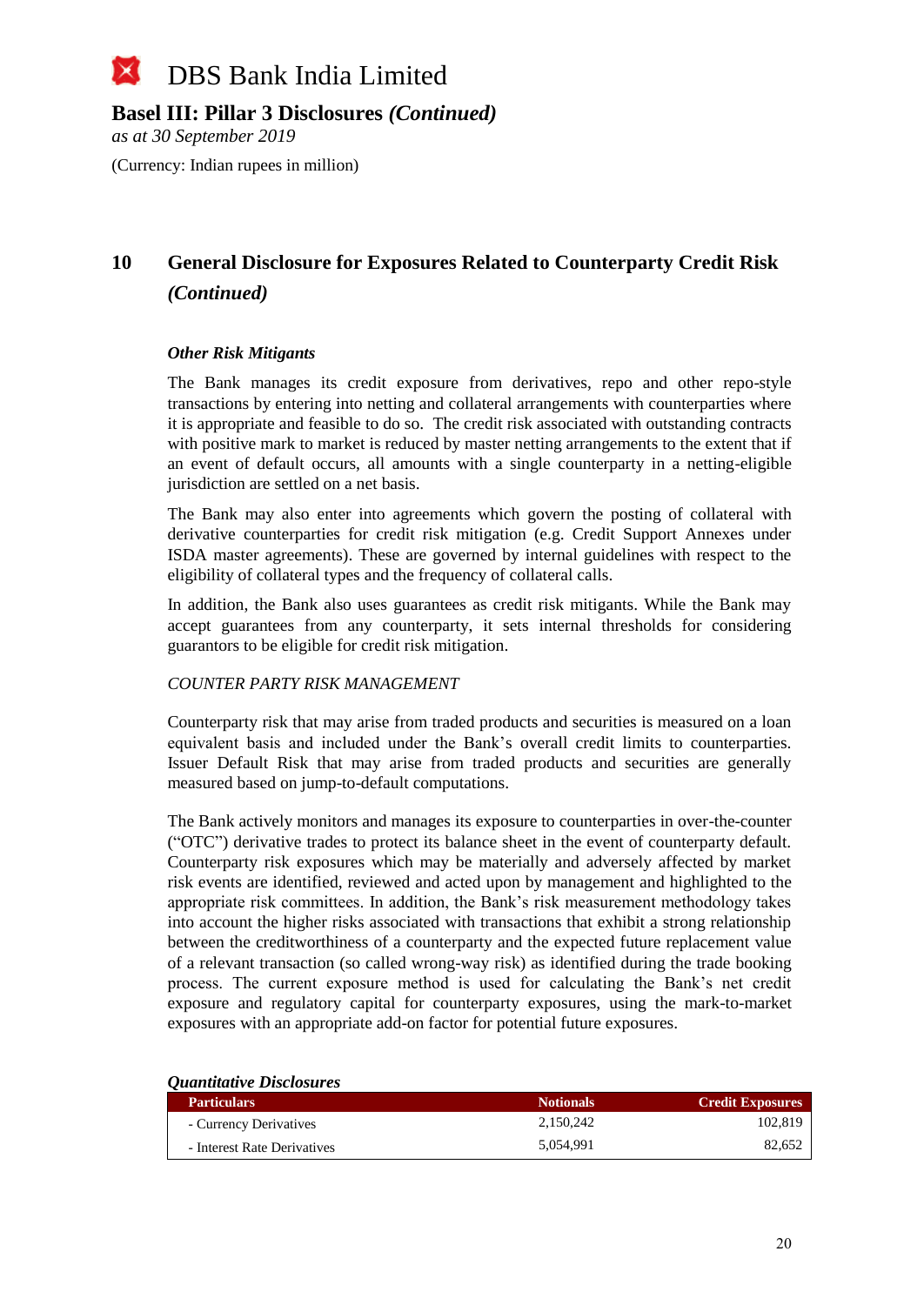#### $\boxtimes$ DBS Bank India Limited

# **Basel III: Pillar 3 Disclosures** *(Continued)*

*as at 30 September 2019*

(Currency: Indian rupees in million)

### **11. Composition of Capital**

|    | Basel III common disclosure template to be used from March 31, 2019                                                                                                                                                                                                          |        | Ref No  |
|----|------------------------------------------------------------------------------------------------------------------------------------------------------------------------------------------------------------------------------------------------------------------------------|--------|---------|
|    | <b>Common Equity Tier 1 capital : instruments and reserves</b>                                                                                                                                                                                                               |        |         |
| 1  | Directly issued qualifying common share capital plus related stock surplus<br>(share premium)                                                                                                                                                                                | 50,377 | A       |
| 2  | Retained earnings                                                                                                                                                                                                                                                            | 8,713  | $B+C+E$ |
| 3  | Accumulated other comprehensive income (and other reserves)                                                                                                                                                                                                                  |        | $+G$    |
| 4  | Directly issued capital subject to phase out from CET1 (only applicable to non-<br>joint stock companies)                                                                                                                                                                    |        |         |
| 5  | Common share capital issued by subsidiaries and held by third parties (amount<br>allowed in group CET1)                                                                                                                                                                      |        |         |
| 6  | Common Equity Tier 1 capital before regulatory adjustments                                                                                                                                                                                                                   | 59,090 |         |
|    | <b>Common Equity Tier 1 capital : regulatory adjustments</b>                                                                                                                                                                                                                 |        |         |
| 7  | Prudential valuation adjustments                                                                                                                                                                                                                                             | 299    |         |
| 8  | Goodwill (net of related tax liability)                                                                                                                                                                                                                                      |        |         |
| 9  | Intangibles other than mortgage-servicing rights (net of related tax liability)                                                                                                                                                                                              |        |         |
| 10 | Deferred tax assets                                                                                                                                                                                                                                                          | 2,315  | F       |
| 11 | Cash-flow hedge reserve                                                                                                                                                                                                                                                      |        |         |
| 12 | Shortfall of provisions to expected losses                                                                                                                                                                                                                                   |        |         |
| 13 | Securitisation gain on sale                                                                                                                                                                                                                                                  |        |         |
| 14 | Gains and losses due to changes in own credit risk on fair valued liabilities                                                                                                                                                                                                |        |         |
| 15 | Defined-benefit pension fund net assets                                                                                                                                                                                                                                      |        |         |
| 16 | Investments in own shares (if not already netted off paid-up capital on reported<br>balance sheet)                                                                                                                                                                           |        |         |
| 17 | Reciprocal cross-holdings in common equity                                                                                                                                                                                                                                   |        |         |
| 18 | Investments in the capital of banking, financial and insurance entities that are<br>outside the scope of regulatory consolidation, net of eligible short positions,<br>where the bank does not own more than 10% of the issued share capital (amount<br>above 10% threshold) |        |         |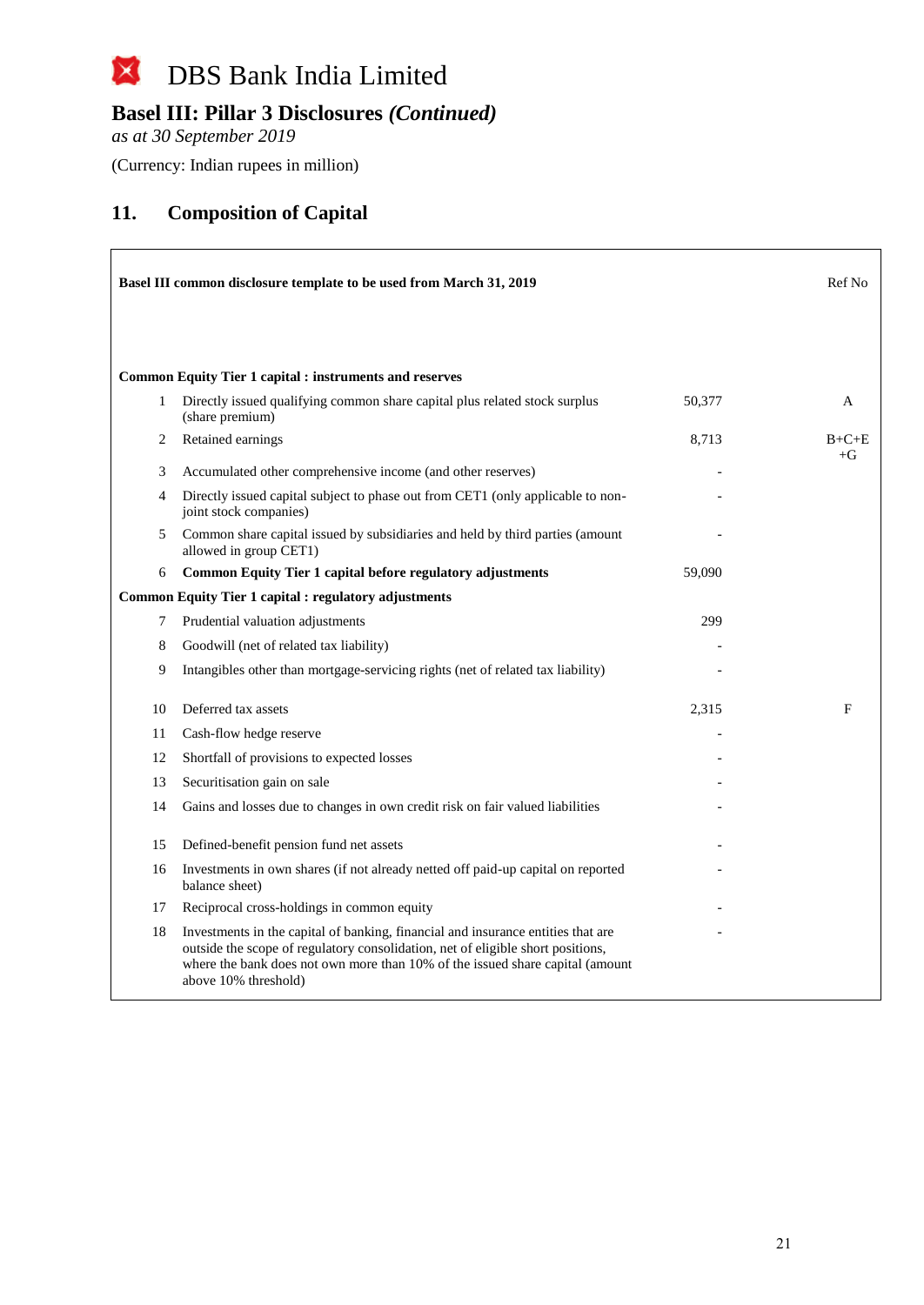# **Basel III: Pillar 3 Disclosures** *(Continued)*

*as at 30 September 2019*

(Currency: Indian rupees in million)

|    | Basel III common disclosure template to be used from March 31, 2019                                                                                                                                                 |        | Ref<br>N <sub>0</sub> |
|----|---------------------------------------------------------------------------------------------------------------------------------------------------------------------------------------------------------------------|--------|-----------------------|
|    |                                                                                                                                                                                                                     |        |                       |
|    | <b>Common Equity Tier 1 capital : regulatory adjustments</b>                                                                                                                                                        |        |                       |
| 19 | Significant investments in the common stock of banking, financial and<br>insurance entities that are outside the scope of regulatory consolidation, net of<br>eligible short positions (amount above 10% threshold) |        |                       |
| 20 | Mortgage servicing rights (amount above 10% threshold)                                                                                                                                                              |        |                       |
| 21 | Deferred tax assets arising from temporary differences (amount above 10%)<br>threshold, net of related tax liability)                                                                                               |        | Н                     |
| 22 | Amount exceeding the 15% threshold                                                                                                                                                                                  |        |                       |
| 23 | of which: significant investments in the common stock of financial entities                                                                                                                                         |        |                       |
| 24 | of which : mortgage servicing rights                                                                                                                                                                                |        |                       |
| 25 | of which: deferred tax assets arising from temporary differences                                                                                                                                                    |        |                       |
| 26 | National specific regulatory adjustments (26a+26b+26c+26d)<br>a.of which : Investments in the equity capital of unconsolidated insurance<br>subsidiaries                                                            |        |                       |
|    | b. of which: Investments in the equity capital of unconsolidated non-financial<br>subsidiaries                                                                                                                      |        |                       |
|    | c.of which: Shortfall in the equity capital of majority owned financial entities<br>which have not been consolidated with the bank                                                                                  |        |                       |
|    | d.of which: Unamortised pension funds expenditures                                                                                                                                                                  |        |                       |
| 27 | Regulatory adjustments applied to Common Equity Tier 1 due to insufficient<br>Additional Tier 1 and Tier 2 to cover deductions                                                                                      |        |                       |
| 28 | Total regulatory adjustments to Common equity Tier 1                                                                                                                                                                | 2,614  |                       |
| 29 | <b>Common Equity Tier 1 capital (CET1)</b>                                                                                                                                                                          | 56,476 |                       |
|    | <b>Additional Tier 1 capital : instruments</b>                                                                                                                                                                      |        |                       |
| 30 | Directly issued qualifying Additional Tier 1 instruments plus related stock<br>surplus (share premium) $(31+32)$                                                                                                    |        |                       |
| 31 | of which: classified as equity under applicable accounting standards<br>(Perpetual Non-Cumulative Preference Shares)                                                                                                |        |                       |
| 32 | of which: classified as liabilities under applicable accounting standards<br>(Perpetual debt Instruments)                                                                                                           |        |                       |
| 33 | Directly issued capital instruments subject to phase out from Additional Tier 1                                                                                                                                     |        |                       |
| 34 | Additional Tier 1 instruments (and CET1 instruments not included in row 5)<br>issued by subsidiaries and held by third parties (amount allowed in group AT1)                                                        |        |                       |
| 35 | of which: instruments issued by subsidiaries subject to phase out                                                                                                                                                   |        |                       |
| 36 | Additional Tier 1 capital before regulatory adjustments                                                                                                                                                             |        |                       |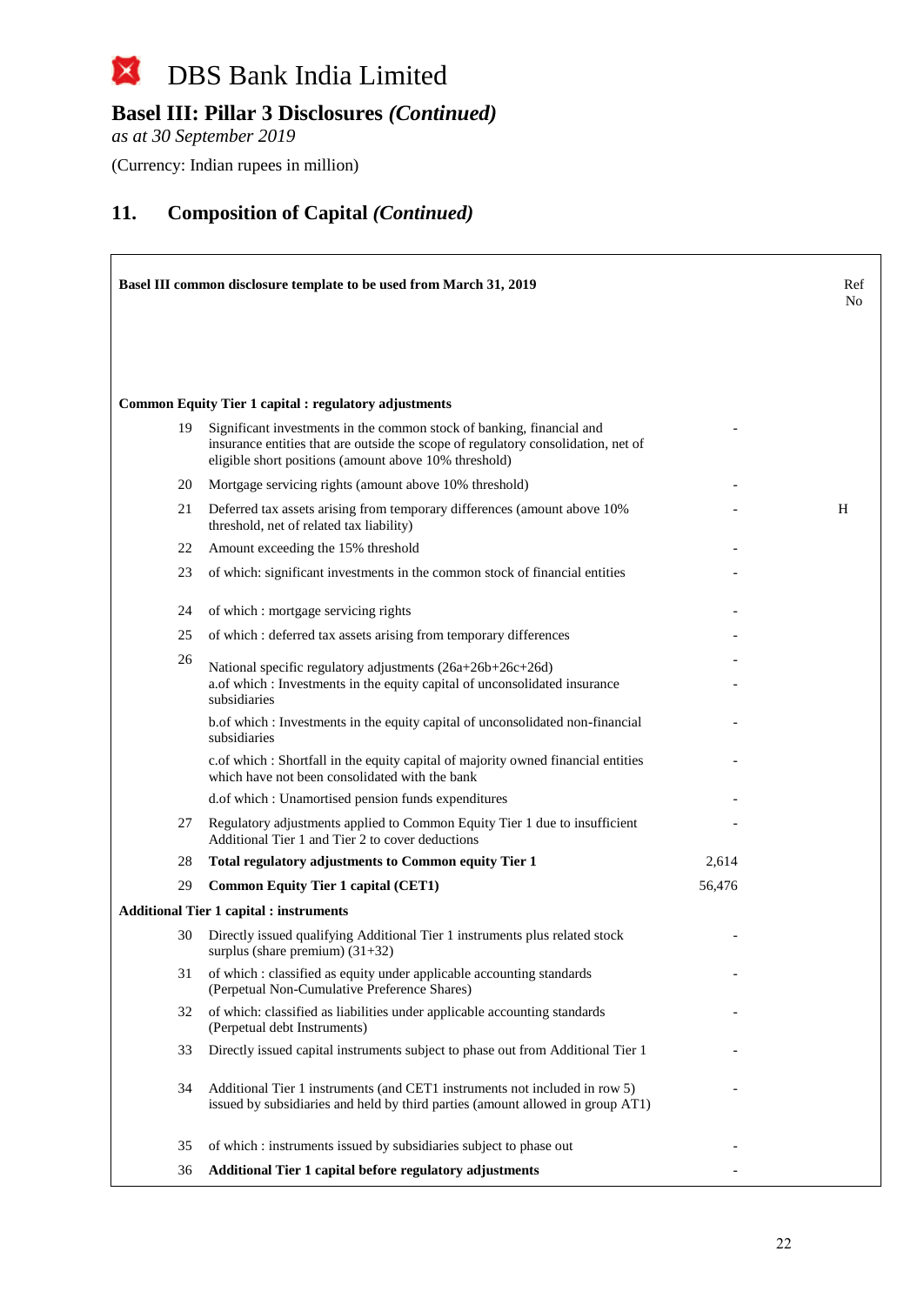# **Basel III: Pillar 3 Disclosures** *(Continued)*

*as at 30 September 2019*

 $\Gamma$ 

(Currency: Indian rupees in million)

|    | Basel III common disclosure template to be used from March 31, 2019                                                                                                                                                                                                                               |        | Ref<br>No |
|----|---------------------------------------------------------------------------------------------------------------------------------------------------------------------------------------------------------------------------------------------------------------------------------------------------|--------|-----------|
|    | <b>Additional Tier 1 capital : regulatory adjustments</b>                                                                                                                                                                                                                                         |        |           |
| 37 | Investments in own Additional Tier 1 instruments                                                                                                                                                                                                                                                  |        |           |
| 38 | Reciprocal cross-holdings in Additional Tier 1 instruments                                                                                                                                                                                                                                        |        |           |
| 39 | Investments in the capital of banking, financial and insurance entities that are<br>outside the scope of regulatory consolidation, net of eligible short positions, where<br>the bank does not own more than 10% of the issued common share capital of the<br>entity (amount above 10% threshold) |        |           |
| 40 | Significant investments in the capital of banking, financial and insurance entities<br>that are outside the scope of regulatory consolidation (net of eligible short<br>positions)                                                                                                                |        |           |
| 41 | National specific regulatory adjustments (41a+41b)                                                                                                                                                                                                                                                |        |           |
|    | a. of which: Investments in the Additional Tier 1 capital of unconsolidated<br>insurance subsidiaries                                                                                                                                                                                             |        |           |
|    | b. of which : Shortfall in the Additional Tier 1 capital of majority owned financial<br>entities which have not been consolidated with the bank                                                                                                                                                   |        |           |
|    | Regulatory Adjustments Applied to Additional Tier 1 in respect of Amounts<br>Subject to Pre-Basel III Treatment                                                                                                                                                                                   |        |           |
|    | of which:                                                                                                                                                                                                                                                                                         |        |           |
|    | of which:                                                                                                                                                                                                                                                                                         |        |           |
|    | of which:                                                                                                                                                                                                                                                                                         |        |           |
| 42 | Regulatory adjustments applied to Additional Tier 1 due to insufficient Tier 2 to<br>cover deductions                                                                                                                                                                                             |        |           |
| 43 | Total regulatory adjustments to Additional Tier 1 capital                                                                                                                                                                                                                                         |        |           |
| 44 | <b>Additional Tier 1 capital (AT1)</b>                                                                                                                                                                                                                                                            |        |           |
|    | a. Additional Tier 1 capital reckoned for capital adequacy                                                                                                                                                                                                                                        |        |           |
| 45 | Tier 1 capital (T1 = CET1 + Admissible AT1) $(29 + 44a)$                                                                                                                                                                                                                                          | 56,476 |           |
|    | Tier 2 capital: instruments and provisions                                                                                                                                                                                                                                                        |        |           |
| 46 | Directly issued qualifying Tier 2 instruments plus related stock surplus                                                                                                                                                                                                                          |        |           |
| 47 | Directly issued capital instruments subject to phase out from Tier 2                                                                                                                                                                                                                              | 18,428 | Ι.        |
| 48 | Tier 2 instruments (and CET1 and AT1 instruments not included in rows 5 or 34)<br>issued by subsidiaries and held by third parties (amount allowed in group Tier 2)                                                                                                                               |        |           |
| 49 | of which: instruments issued by subsidiaries subject to phase out                                                                                                                                                                                                                                 |        |           |
| 50 | Provisions                                                                                                                                                                                                                                                                                        | 1,513  | $D+J$     |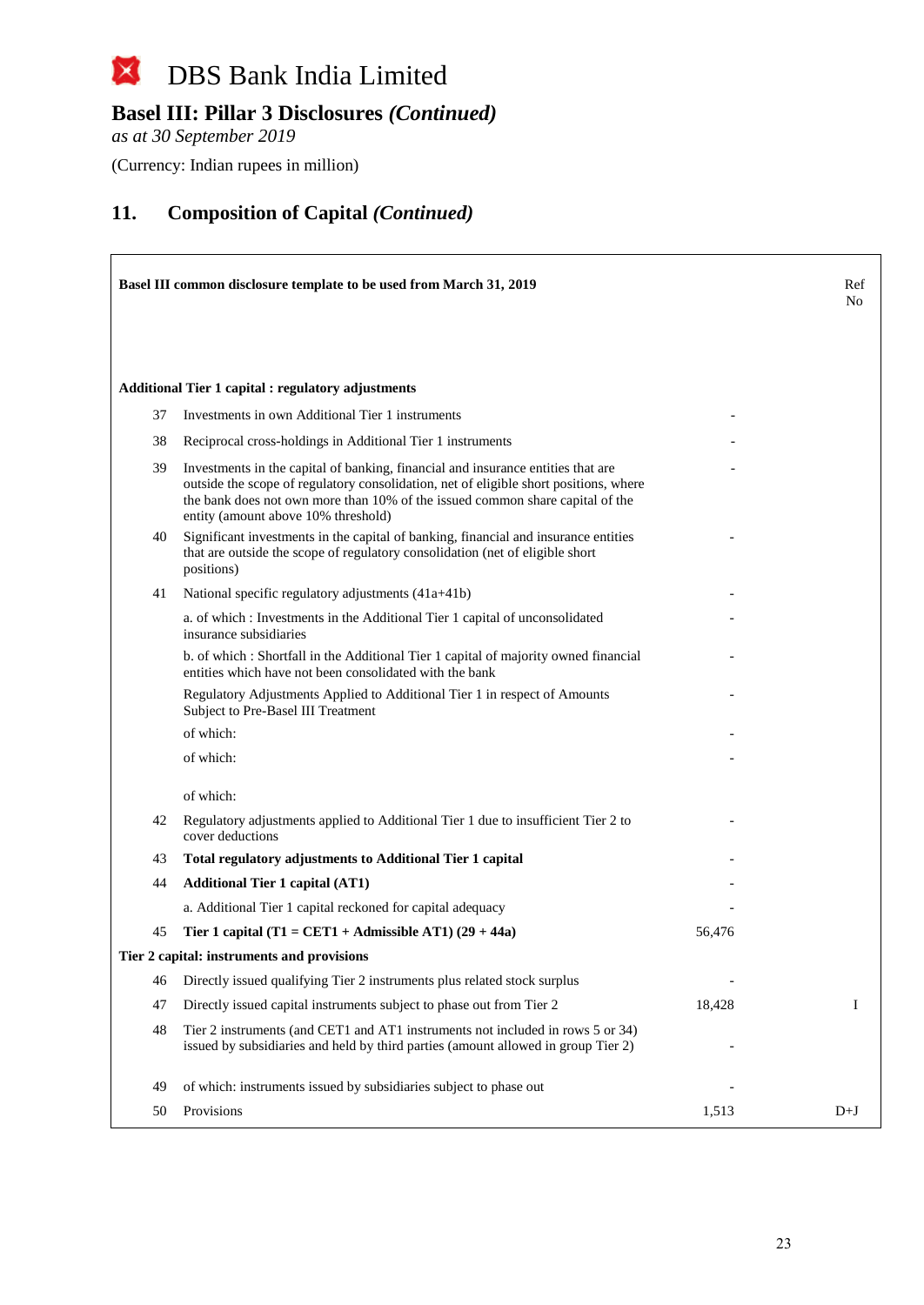# **Basel III: Pillar 3 Disclosures** *(Continued)*

*as at 30 September 2019*

(Currency: Indian rupees in million)

|    | Basel III common disclosure template to be used from March 31, 2019                                                                                                                                                                                                                                   |         | Ref<br>No |
|----|-------------------------------------------------------------------------------------------------------------------------------------------------------------------------------------------------------------------------------------------------------------------------------------------------------|---------|-----------|
| 51 | Tier 2 capital before regulatory adjustments                                                                                                                                                                                                                                                          | 19,941  |           |
|    | Tier 2 capital : regulatory adjustments                                                                                                                                                                                                                                                               |         |           |
| 52 | Investments in own Tier 2 instruments                                                                                                                                                                                                                                                                 |         |           |
| 53 | Reciprocal cross-holdings in Tier 2 instruments                                                                                                                                                                                                                                                       |         |           |
| 54 | Investments in the capital of banking, financial and insurance entities that<br>are outside the scope of regulatory consolidation, net of eligible short<br>positions, where the bank does not own more than 10% of the issued<br>common share capital of the entity (amount above the 10% threshold) |         |           |
| 55 | Significant investments in the capital banking, financial and insurance<br>entities that are outside the scope of regulatory consolidation (net of eligible<br>short positions)                                                                                                                       |         |           |
| 56 | National specific regulatory adjustments (56a+56b)                                                                                                                                                                                                                                                    |         |           |
|    | a. of which : Investments in the Tier 2 capital of unconsolidated insurance<br>subsidiaries                                                                                                                                                                                                           |         |           |
|    | b. of which: Shortfall in the Tier 2 capital of majority owned financial<br>entities which have not been consolidated with the bank                                                                                                                                                                   |         |           |
|    | Regulatory Adjustments Applied to Tier 2 in respect of Amounts Subject to<br>Pre-Basel III Treatment                                                                                                                                                                                                  |         |           |
|    | of which: [INSERT TYPE OF ADJUSTMENT e.g. existing adjustments<br>which are deducted from Tier 2 at 50%]                                                                                                                                                                                              |         |           |
|    | of which: [INSERT TYPE OF ADJUSTMENT]                                                                                                                                                                                                                                                                 |         |           |
| 57 | Total regulatory adjustments to Tier 2 capital                                                                                                                                                                                                                                                        |         |           |
| 58 | Tier 2 capital (T2)                                                                                                                                                                                                                                                                                   | 19,941  |           |
|    | a. Tier 2 capital reckoned for capital adequacy                                                                                                                                                                                                                                                       | 19,941  |           |
|    | b. Excess Additional Tier 1 capital reckoned as Tier 2 capital                                                                                                                                                                                                                                        |         |           |
|    | c. Total Tier 2 capital admissible for capital adequacy $(58a + 58b)$                                                                                                                                                                                                                                 | 19,941  |           |
| 59 | Total capital $(TC = T1 + \text{Admissible } T2)$ (45 + 58c)                                                                                                                                                                                                                                          | 76,417  |           |
| 60 | Total risk weighted assets $(60a + 60b + 60c)$                                                                                                                                                                                                                                                        | 401,995 |           |
|    | a. of which: total credit risk weighted assets                                                                                                                                                                                                                                                        | 300,271 |           |
|    | b. of which: total market risk weighted assets                                                                                                                                                                                                                                                        | 80,119  |           |
|    | c. of which: total operational risk weighted assets                                                                                                                                                                                                                                                   | 21,605  |           |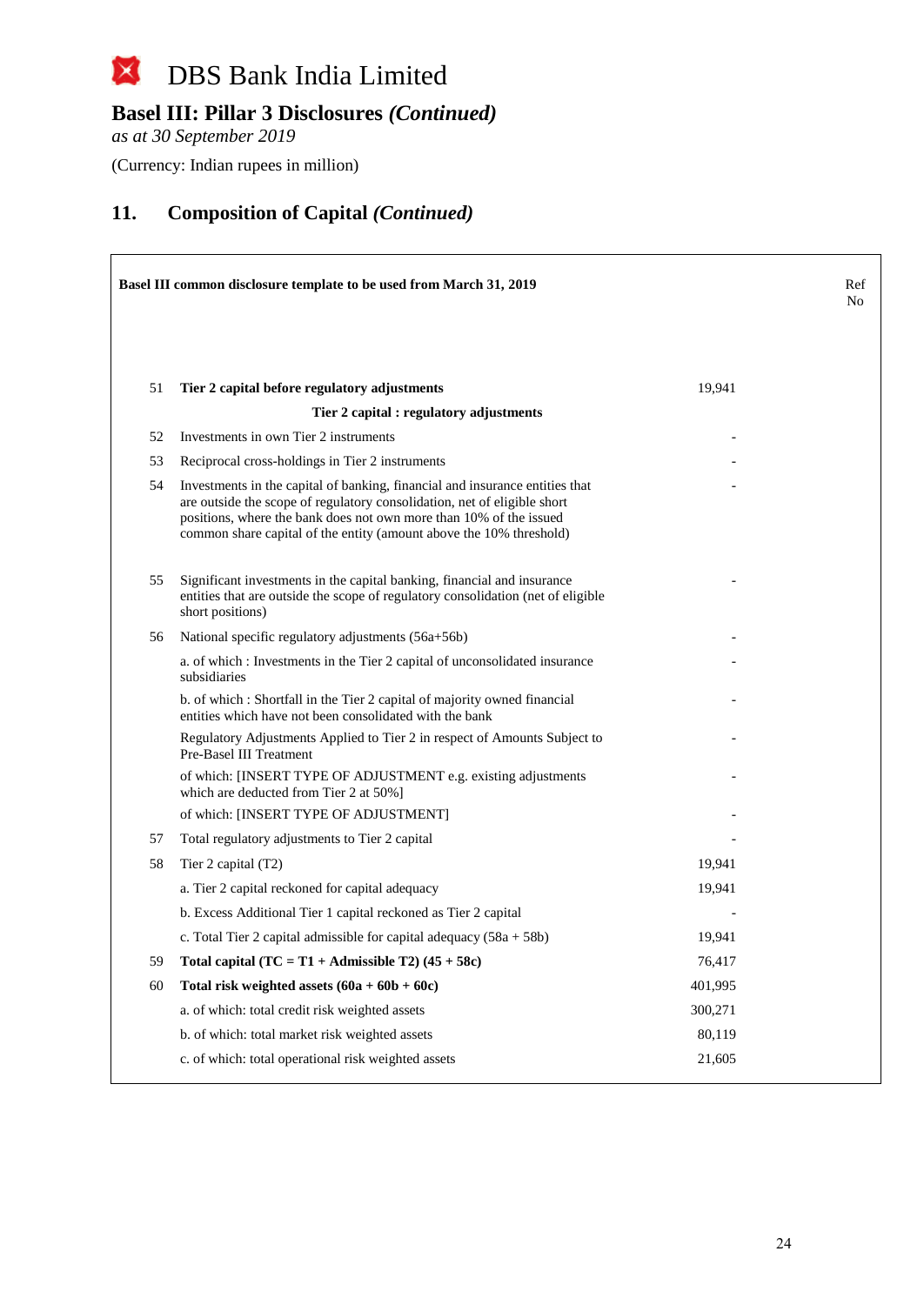# **Basel III: Pillar 3 Disclosures** *(Continued)*

*as at 30 September 2019*

(Currency: Indian rupees in million)

| Basel III common disclosure template to be used from March 31, 2019 |                                                                                                                                                                                                                              |           | Ref No |
|---------------------------------------------------------------------|------------------------------------------------------------------------------------------------------------------------------------------------------------------------------------------------------------------------------|-----------|--------|
|                                                                     |                                                                                                                                                                                                                              |           |        |
|                                                                     |                                                                                                                                                                                                                              |           |        |
|                                                                     | <b>Capital ratios and buffers</b>                                                                                                                                                                                            |           |        |
| 61                                                                  | Common Equity Tier 1 (as a percentage of risk weighted assets)                                                                                                                                                               | 14.05%    |        |
| 62                                                                  | Tier 1 (as a percentage of risk weighted assets)                                                                                                                                                                             | 14.05%    |        |
| 63                                                                  | Total capital (as a percentage of risk weighted assets)                                                                                                                                                                      | 19.01%    |        |
| 64                                                                  | Institution specific buffer requirement (minimum CET1 requirement plus<br>capital conservation plus countercyclical buffer requirements plus G-SIB<br>buffer requirement, expressed as a percentage of risk weighted assets) | 7.375%    |        |
| 65                                                                  | of which: capital conservation buffer requirement                                                                                                                                                                            | 1.875%    |        |
| 66                                                                  | of which : bank specific countercyclical buffer requirement                                                                                                                                                                  |           |        |
| 67                                                                  | of which : G-SIB buffer requirement                                                                                                                                                                                          |           |        |
| 68                                                                  | Common Equity Tier 1 available to meet buffers (as a percentage of risk<br>weighted assets)                                                                                                                                  | 6.67%     |        |
|                                                                     | National minima (if different from Basel III)                                                                                                                                                                                |           |        |
| 69                                                                  | National Common Equity Tier 1 minimum ratio (if different from Basel III<br>minimum)                                                                                                                                         | 7.375%    |        |
| 70                                                                  | National Tier 1 minimum ratio (if different from Basel III minimum)                                                                                                                                                          | 7.00%     |        |
| 71                                                                  | National total capital minimum ratio (if different from Basel III minimum)                                                                                                                                                   | 12.50%    |        |
|                                                                     | Amounts below the thresholds for deduction (before risk weighting)                                                                                                                                                           |           |        |
| 72                                                                  | Non-significant investments in the capital of other financial entities                                                                                                                                                       |           |        |
| 73                                                                  | Significant investments in the common stock of financial entities                                                                                                                                                            |           |        |
| 74                                                                  | Mortgage servicing rights (net of related tax liability)                                                                                                                                                                     |           |        |
| 75                                                                  | Deferred tax assets arising from temporary differences (net of related tax<br>liability)                                                                                                                                     |           |        |
|                                                                     | Applicable caps on the inclusion of provisions in Tier 2                                                                                                                                                                     |           |        |
| 76                                                                  | Provisions eligible for inclusion in Tier 2 in respect of exposures subject to<br>standardised approach (prior to application of cap)                                                                                        | 1,513     |        |
| 77                                                                  | Cap on inclusion of provisions in Tier 2 under standardised approach                                                                                                                                                         | 3,753     |        |
| 78                                                                  | Provisions eligible for inclusion in Tier 2 in respect of exposures subject to<br>internal ratings-based approach (prior to application of cap)                                                                              | <b>NA</b> |        |
| 79                                                                  | Cap for inclusion of provisions in Tier 2 under internal ratings-based approach                                                                                                                                              | <b>NA</b> |        |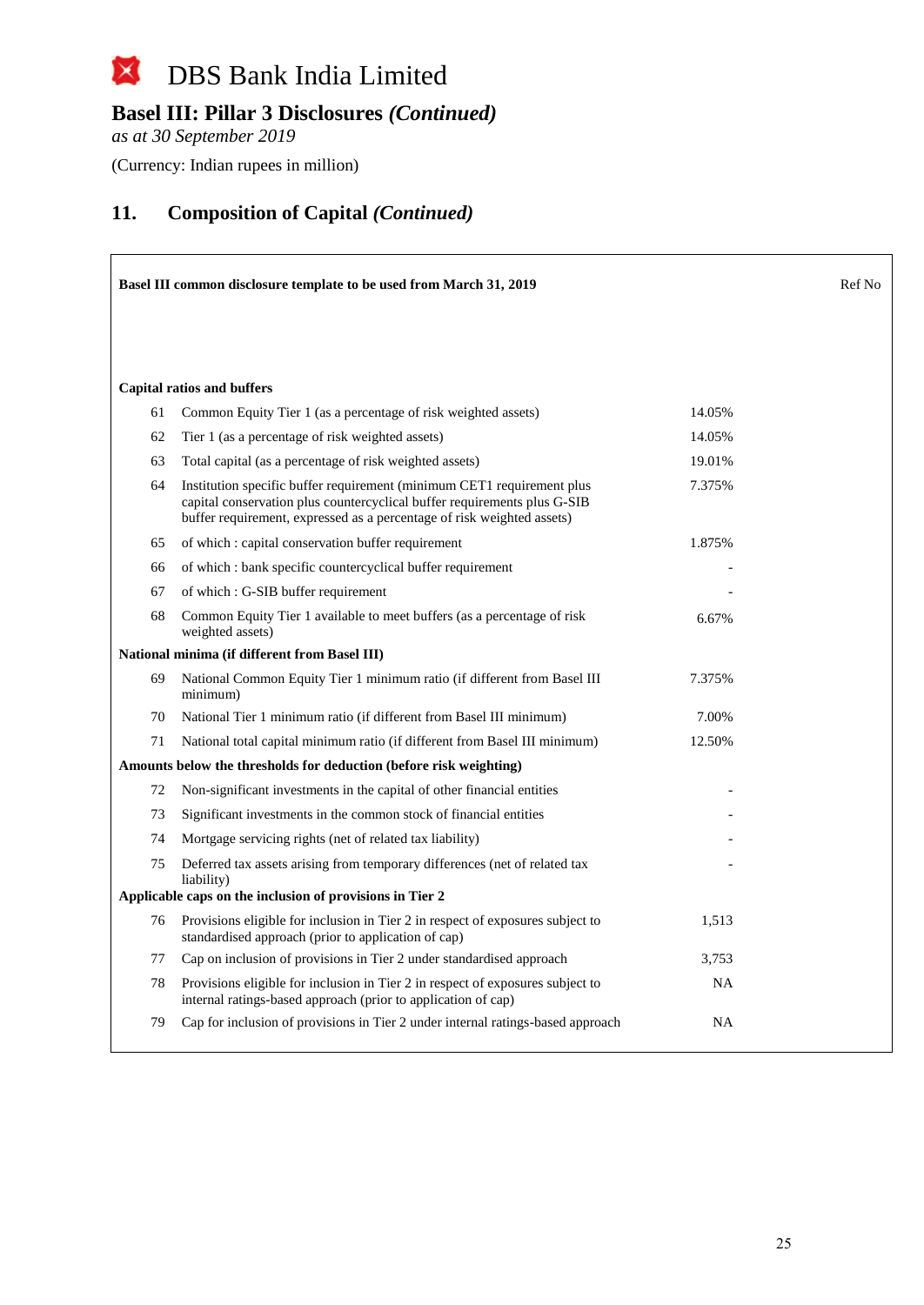# **Basel III: Pillar 3 Disclosures** *(Continued)*

*as at 30 September 2019*

(Currency: Indian rupees in million)

|    | <b>Basel III common disclosure template to be used from March 31, 2019</b>                 | Ref<br>No. |
|----|--------------------------------------------------------------------------------------------|------------|
|    | (only applicable between March 31, 2017 and March 31, 2022)                                |            |
| 80 | Current cap on CET1 instruments subject to phase out arrangements                          |            |
| 81 | Amount excluded from CET1 due to cap (excess over cap after redemptions and<br>maturities) |            |
| 82 | Current cap on AT1 instruments subject to phase out arrangements                           |            |
| 83 | Amount excluded from AT1 due to cap (excess over cap after redemptions and<br>maturities)  |            |
| 84 | Current cap on T2 instruments subject to phase out arrangements                            |            |
| 85 | Amount excluded from T2 due to cap (excess over cap after redemptions and                  |            |
|    | maturities)                                                                                |            |

|                               | <b>Notes to the above Template</b>                                                                                                                                                                        |       |
|-------------------------------|-----------------------------------------------------------------------------------------------------------------------------------------------------------------------------------------------------------|-------|
| Row No.<br>of the<br>template | Particular                                                                                                                                                                                                |       |
| 10                            | Deferred tax assets associated with accumulated losses<br>Deferred tax assets (excluding those associated with accumulated losses) net<br>of Deferred tax liability                                       | 2,315 |
|                               | Total as indicated in row 10                                                                                                                                                                              | 2,315 |
| 19                            | If investments in insurance subsidiaries are not deducted fully from capital<br>and instead considered under 10% threshold for deduction, the resultant<br>increase in the capital of bank                |       |
|                               | of which: Increase in Common Equity Tier 1 capital                                                                                                                                                        |       |
|                               | of which : Increase in Additional Tier 1 capital                                                                                                                                                          |       |
|                               | of which: Increase in Tier 2 capital                                                                                                                                                                      |       |
| 26 <sub>b</sub>               | If investments in the equity capital of unconsolidated non-financial<br>subsidiaries are not deducted and hence, risk weighted then :                                                                     |       |
|                               | Increase in Common Equity Tier 1 capital<br>$\mathbf{i}$                                                                                                                                                  |       |
|                               | ii) Increase in risk weighted assets                                                                                                                                                                      |       |
| 44a                           | Excess Additional Tier 1 capital not reckoned for capital adequacy<br>(difference between Additional Tier 1 capital as reported in row 44 and<br>admissible Additional Tier 1 capital as reported in 44a) |       |
|                               | of which : Excess Additional Tier 1 capital which is considered as Tier 2<br>capital under row 58b                                                                                                        |       |
| 50                            | Eligible Provisions included in Tier 2 capital                                                                                                                                                            | 1,513 |
|                               | Eligible Revaluation Reserves included in Tier 2 capital                                                                                                                                                  |       |
|                               | Total of row 50                                                                                                                                                                                           | 1,513 |
| 58a                           | Excess Tier 2 capital not reckoned for capital adequacy (difference between<br>Tier 2 capital as reported in row 58 and T2 as reported in 58a)                                                            |       |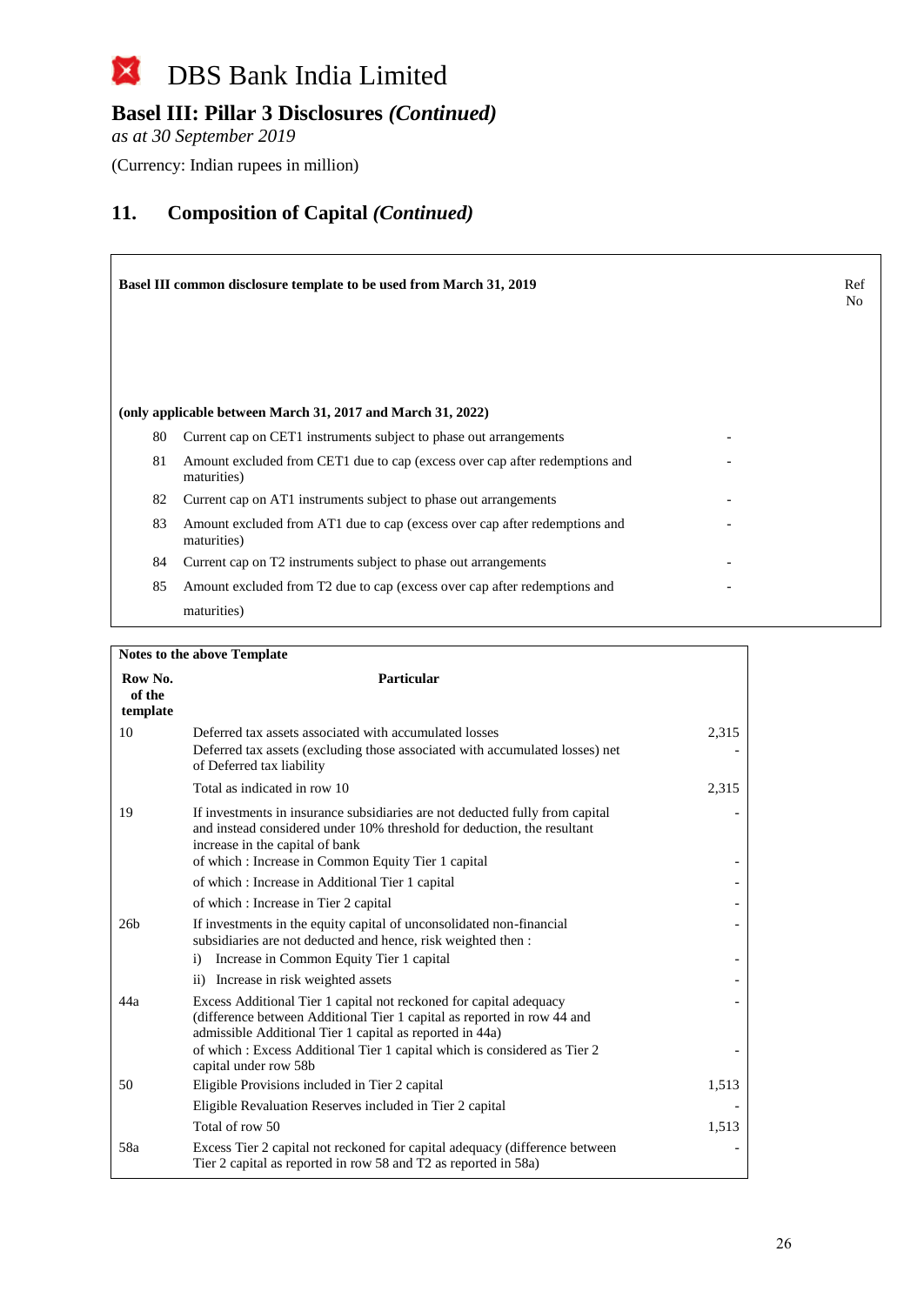#### $\boxtimes$ DBS Bank India Limited

# **Basel III: Pillar 3 Disclosures** *(Continued)*

*as at 30 September 2019*

(Currency: Indian rupees in million)

| Step 1 |                                                                                                                                                                    | <b>Balance sheet as in</b><br>financial statements<br>As on 30 Sep 2019 | <b>Balance sheet under</b><br>regulatory scope of<br>consolidation<br>As on 30 Sep 2019 |
|--------|--------------------------------------------------------------------------------------------------------------------------------------------------------------------|-------------------------------------------------------------------------|-----------------------------------------------------------------------------------------|
|        |                                                                                                                                                                    |                                                                         |                                                                                         |
| A      | Capital & Liabilities                                                                                                                                              |                                                                         |                                                                                         |
| i.     | Paid-up Capital                                                                                                                                                    | 50,377<br>9,170                                                         | 50,377<br>9,170                                                                         |
|        | Reserves & Surplus<br>Minority Interest                                                                                                                            |                                                                         |                                                                                         |
|        | <b>Total Capital</b>                                                                                                                                               | 59,547                                                                  | 59,547                                                                                  |
| ii.    | Deposits                                                                                                                                                           | 272,027                                                                 | 272,027                                                                                 |
|        | of which: Deposits from banks                                                                                                                                      | 44,414                                                                  | 44,414                                                                                  |
|        | of which: Customer deposits                                                                                                                                        | 227,613                                                                 | 227,613                                                                                 |
|        | of which : Other deposits (CD's)                                                                                                                                   |                                                                         |                                                                                         |
| iii.   | <b>Borrowings</b>                                                                                                                                                  | 133,618                                                                 | 133,618                                                                                 |
|        | of which: From RBI                                                                                                                                                 |                                                                         |                                                                                         |
|        | of which: From banks                                                                                                                                               | 19,830                                                                  | 19,830                                                                                  |
|        | of which: From other institutions & agencies                                                                                                                       | 95,360                                                                  | 95,360                                                                                  |
|        | of which : Others (pl. specify)                                                                                                                                    |                                                                         |                                                                                         |
|        | of which : Capital instruments                                                                                                                                     | 18,428                                                                  | 18,428                                                                                  |
| iv.    | Other liabilities & provisions                                                                                                                                     | 79,650                                                                  | 79,650                                                                                  |
|        | <b>Total</b>                                                                                                                                                       | 544,842                                                                 | 544,842                                                                                 |
| в      | Assets                                                                                                                                                             |                                                                         |                                                                                         |
| i.     | Cash and balances with Reserve Bank of India                                                                                                                       | 15,160                                                                  | 15,160                                                                                  |
|        | Balance with banks and money at call and short notice                                                                                                              | 55,724                                                                  | 55,724                                                                                  |
| ii.    | Investments:                                                                                                                                                       | 216,905                                                                 | 216,905                                                                                 |
|        | of which: Government securities                                                                                                                                    | 192,207                                                                 | 192,207                                                                                 |
|        |                                                                                                                                                                    |                                                                         |                                                                                         |
|        | of which: Other approved securities                                                                                                                                |                                                                         |                                                                                         |
|        | of which: Shares                                                                                                                                                   | 101                                                                     | 101                                                                                     |
|        | of which: Debentures & Bonds                                                                                                                                       | 6,888                                                                   | 6,888                                                                                   |
|        | of which: Subsidiaries / Joint Ventures / Associates<br>of which: Others (Commercial Papers, Certificate of<br>deposits, Security Receipts of Asset Reconstruction | 17,709                                                                  | 17,709                                                                                  |
| iii.   | Companies)<br>Loans and advances                                                                                                                                   | 167,922                                                                 | 167,922                                                                                 |
|        | of which: Loans and advances to banks                                                                                                                              | 10,165                                                                  | 10,165                                                                                  |
|        | of which: Loans and advances to customers                                                                                                                          | 157,757                                                                 | 157,757                                                                                 |
| iv.    | Fixed assets                                                                                                                                                       | 777                                                                     | 777                                                                                     |
| v.     | Other assets                                                                                                                                                       | 88,354                                                                  | 88,354                                                                                  |
|        | of which: Goodwill and intangible assets<br>of which: Deferred tax assets                                                                                          | 5,374                                                                   | 5,374                                                                                   |
| vi.    | Goodwill on consolidation                                                                                                                                          |                                                                         |                                                                                         |
| vii.   | Debit balance in Profit & Loss account                                                                                                                             |                                                                         |                                                                                         |
|        | <b>Total Assets</b>                                                                                                                                                | 544,842                                                                 | 544,842                                                                                 |

### **12. Composition of Capital – Reconciliation Requirements**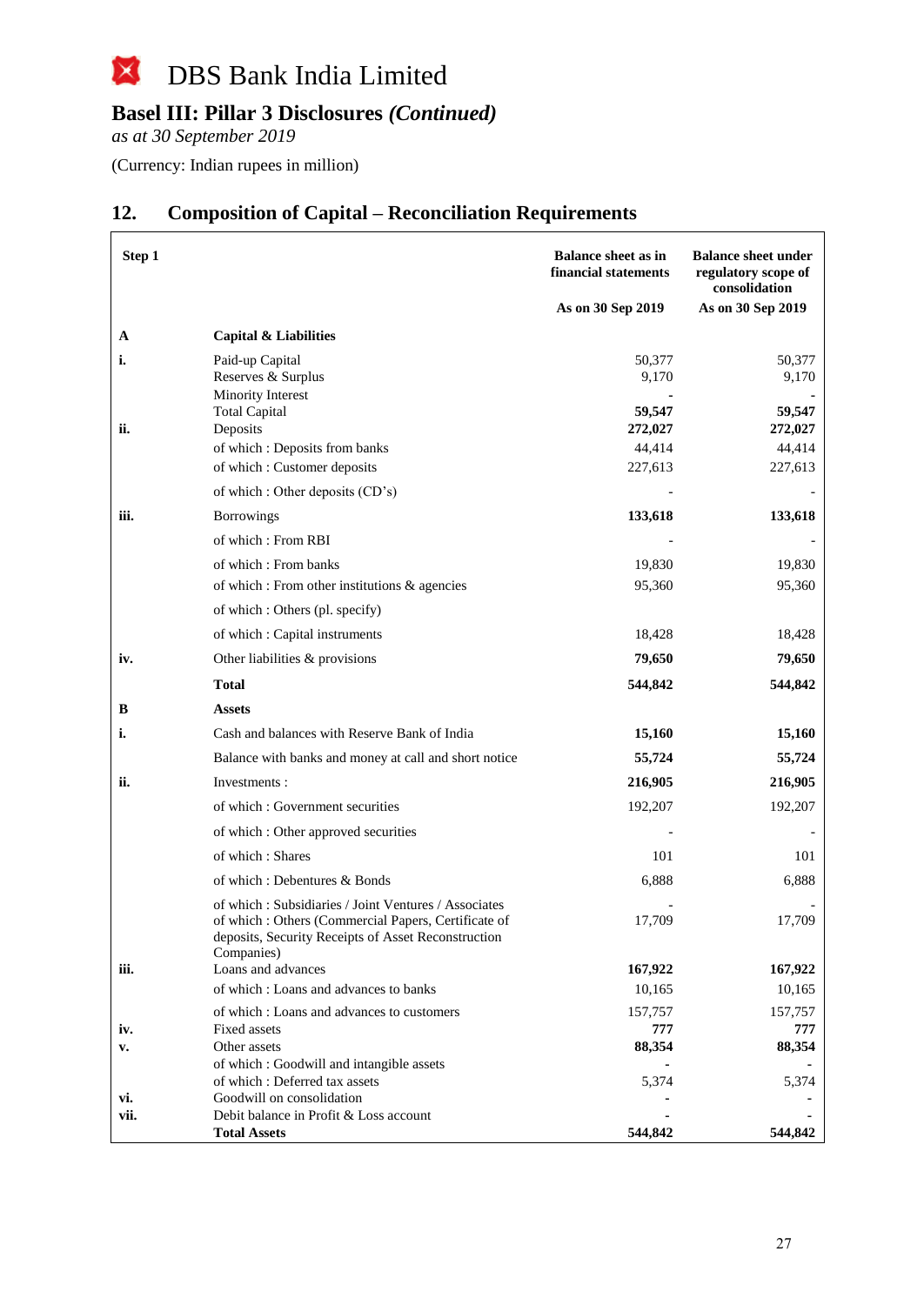#### $\boxtimes$ DBS Bank India Limited

# **Basel III: Pillar 3 Disclosures** *(Continued)*

*as at 30 September 2019*

 $\Box$ 

(Currency: Indian rupees in million)

# **12. Composition of Capital – Reconciliation Requirements** *(Continued)*

| Step 2 |                                                              | <b>Balance sheet as in</b><br>financial statements<br>As on 30 Sep 2019 | <b>Balance sheet under</b><br>regulatory scope of<br>consolidation<br>As on 30 Sep 2019 | Ref No.      |
|--------|--------------------------------------------------------------|-------------------------------------------------------------------------|-----------------------------------------------------------------------------------------|--------------|
| A      | Capital & Liabilities                                        |                                                                         |                                                                                         |              |
| i.     | Paid-up Capital                                              | 50,377                                                                  | 50,377                                                                                  |              |
|        | of which: Amount eligible for CET1                           | 50,377                                                                  | 50,377                                                                                  | A            |
|        | of which: Amount eligible for AT1                            |                                                                         |                                                                                         |              |
|        | Reserves & Surplus                                           | 9,170                                                                   | 9,170                                                                                   |              |
|        | of which:                                                    |                                                                         |                                                                                         |              |
|        | <b>Statutory Reserve</b>                                     | 3,808                                                                   | 3,808                                                                                   | B            |
|        | Capital Reserve                                              | 5                                                                       | 5                                                                                       | $\mathsf{C}$ |
|        | <b>Investment Reserve</b>                                    | 154                                                                     | 154                                                                                     | D            |
|        | Deferred Tax Reserve                                         | 1                                                                       | 1                                                                                       |              |
|        | <b>Revenue Reserve</b>                                       | 5,202                                                                   | 5,202                                                                                   | G            |
|        | Minority Interest                                            |                                                                         |                                                                                         |              |
|        | <b>Total Capital</b>                                         | 59,547                                                                  | 59,547                                                                                  |              |
| ii.    | Deposits                                                     | 272,027                                                                 | 272,027                                                                                 |              |
|        | of which: Deposits from banks<br>of which: Customer deposits | 44,414<br>227,613                                                       | 44,414                                                                                  |              |
|        | of which : Other deposits (CD's)                             |                                                                         | 227,613                                                                                 |              |
| iii.   | <b>Borrowings</b>                                            | 133,618                                                                 | 133,618                                                                                 |              |
|        | of which: From RBI                                           |                                                                         |                                                                                         |              |
|        | of which : From banks                                        | 19,830                                                                  | 19,830                                                                                  |              |
|        | of which : From other institutions & agencies                | 95,360                                                                  | 95,360                                                                                  |              |
|        | of which: Others                                             |                                                                         |                                                                                         |              |
|        | of which : Capital instruments                               | 18,428                                                                  | 18,428                                                                                  |              |
|        | - of which Eligible for T2 capital                           | 18,428                                                                  | 18,428                                                                                  | Ι.           |
| iv.    | Other liabilities & provisions                               | 79,650                                                                  | 79,650                                                                                  |              |
|        | of which : Provision against standard asset and country risk | 1,360                                                                   | 1,360                                                                                   | J            |
|        | Total                                                        | 544,842                                                                 | 544,842                                                                                 |              |
| B      | <b>Assets</b>                                                |                                                                         |                                                                                         |              |
| i.     | Cash and balances with Reserve Bank of India                 | 15,160                                                                  | 15,160                                                                                  |              |
|        | Balance with banks and money at call and short notice        | 55,724                                                                  | 55,724                                                                                  |              |
| ii.    | Investments:<br>of which : Government securities             | 216,905<br>192,207                                                      | 216,905<br>192,207                                                                      |              |
|        | of which : Other approved securities                         |                                                                         |                                                                                         |              |
|        | of which: Shares                                             | 101                                                                     | 101                                                                                     |              |
|        | of which: Debentures & Bonds                                 | 6,888                                                                   | 6,888                                                                                   |              |
|        | of which: Subsidiaries / Joint Ventures / Associates         |                                                                         |                                                                                         |              |
|        | of which: Others (Commercial Papers, Certificate of          | 17,709                                                                  | 17,709                                                                                  |              |
|        | deposits, Security Receipts of Asset Reconstruction          |                                                                         |                                                                                         |              |
|        | Companies)                                                   |                                                                         |                                                                                         |              |
| iii.   | Loans and advances                                           | 167,922                                                                 | 167,922                                                                                 |              |
|        | of which: Loans and advances to banks                        | 10,165                                                                  | 10,165                                                                                  |              |
|        | of which: Loans and advances to customers                    | 157,757                                                                 | 157,757                                                                                 |              |
| iv.    | Fixed assets                                                 | 777                                                                     | 777                                                                                     |              |
| v.     | Other assets                                                 | 88,354                                                                  | 88,354                                                                                  |              |
|        | of which: Goodwill and intangible assets                     |                                                                         |                                                                                         |              |
|        | of which: Deferred tax assets associated with accumulated    |                                                                         |                                                                                         |              |
|        | losses                                                       | 2,315                                                                   | 2,315                                                                                   | $\mathbf F$  |
|        | of which : Deferred tax assets arising from temporary        |                                                                         |                                                                                         |              |
|        | differences other than accumulated losses                    |                                                                         |                                                                                         | H            |
| vi.    | Goodwill on consolidation                                    |                                                                         |                                                                                         |              |
| vii.   | Debit balance in Profit & Loss account                       | 544,842                                                                 | 544,842                                                                                 |              |
|        | Total                                                        |                                                                         |                                                                                         |              |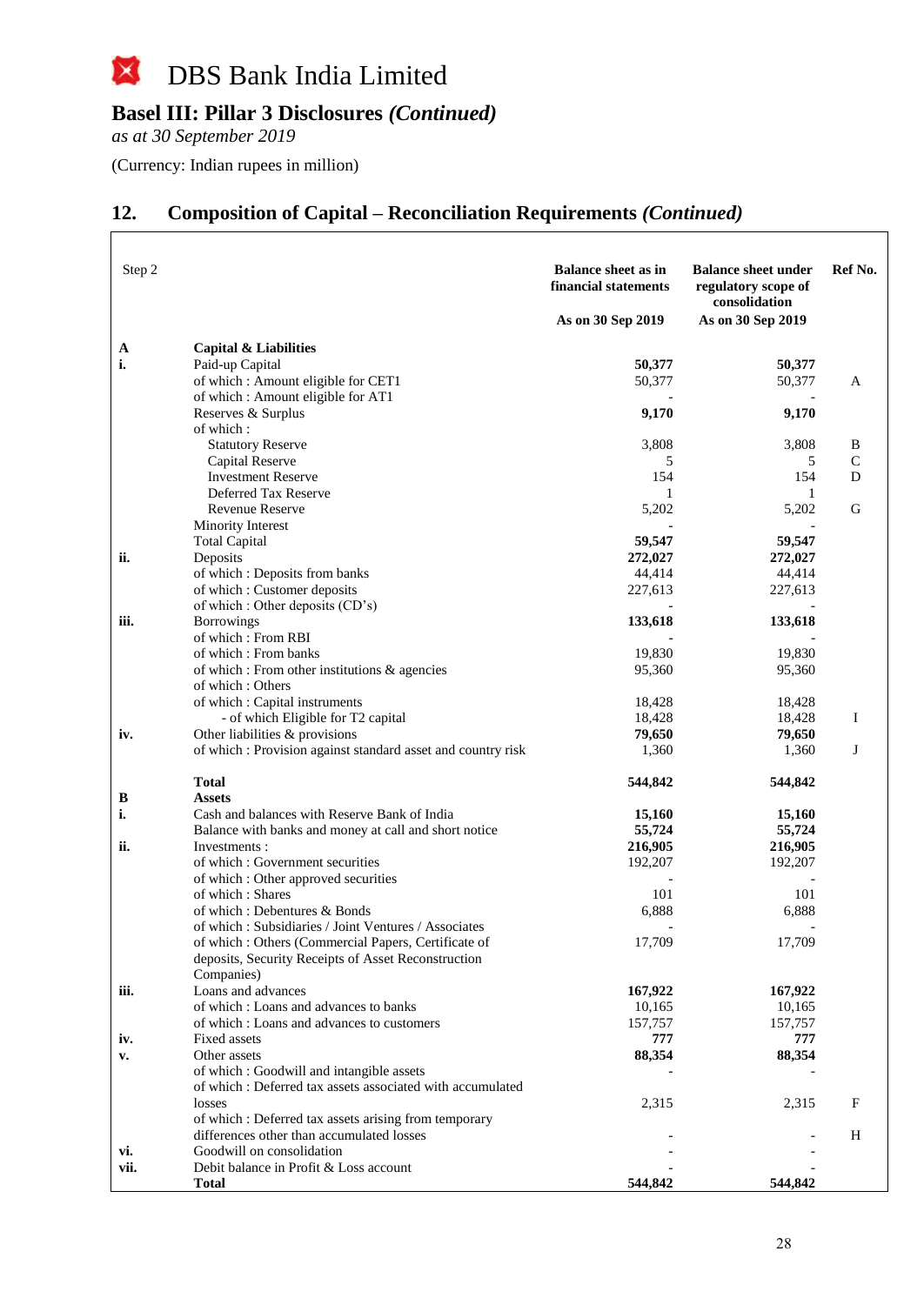

*as at 30 September 2019*

(Currency: Indian rupees in million)

# **13. Main features of equity and debt capital instruments**

|                |                                                                                                                  | As on 30 Sep 2019                                     |
|----------------|------------------------------------------------------------------------------------------------------------------|-------------------------------------------------------|
| 1              | <b>Issuer</b>                                                                                                    | DBS Bank India Limited                                |
| $\overline{2}$ | Unique identifier (e.g. CUSIP, ISIN or Bloomberg identifier                                                      | INE01GA01014                                          |
|                | for private placement) *                                                                                         |                                                       |
| 3              | Governing $law(s)$ of the instrument                                                                             | Applicable Indian statutes                            |
|                |                                                                                                                  | and regulatory requirements                           |
| 4              | <b>Transitional Basel III rules</b>                                                                              | NA                                                    |
| 5              | Post-transitional Basel III rules                                                                                | Common Equity Tier 1                                  |
| 6              | Eligible at solo / group / group & solo                                                                          | Solo                                                  |
| 7              | Instrument type                                                                                                  | <b>Ordinary Shares</b>                                |
| 8              | Amount recognised in regulatory capital                                                                          | 50,376.50                                             |
| 9              | Par value of instrument                                                                                          | 50,376.50                                             |
| 10             | Accounting classification                                                                                        | <b>Equity Share Capital</b>                           |
| 11             | Original date of issuance                                                                                        | <b>NA</b>                                             |
| 12             | Perpetual or dated                                                                                               | Perpetual                                             |
| 13             | Original maturity date                                                                                           | No maturity                                           |
| 14             | Issuer call subject to prior supervisory approval                                                                | NA                                                    |
| 15             | Optional call date, contingent call dates and redemption                                                         | <b>NA</b>                                             |
| 16             | Subsequent call dates, if applicable                                                                             | NA.                                                   |
|                | Coupons / dividends                                                                                              | NA.                                                   |
| 17             | Fixed or floating dividend / coupon                                                                              | NA.                                                   |
| 18             | Coupon rate and any related index                                                                                | <b>NA</b>                                             |
| 19             | Existence of a dividend stopper                                                                                  | <b>NA</b>                                             |
| 20             | Fully discretionary, partially discretionary, or mandatory                                                       | Fully discretionary                                   |
| 21             | Existence of step up or other incentive to redeem                                                                | NA                                                    |
| 22             | Noncumulative or cumulative                                                                                      | Non-cumulative                                        |
| 23             | Convertible or non-convertible                                                                                   | NA                                                    |
| 24             | If convertible, conversion trigger(s)                                                                            | <b>NA</b>                                             |
| 25             | If convertible, fully or partially                                                                               | <b>NA</b>                                             |
| 26             | If convertible, conversion rate                                                                                  | NA                                                    |
| 27             | If convertible, mandatory or optional conversion                                                                 | NA.                                                   |
| 28             | If convertible, specify instrument type convertible into                                                         | <b>NA</b>                                             |
| 29             | If convertible, specify issuer of instrument it converts into                                                    | <b>NA</b>                                             |
| 30             | Write-down feature                                                                                               | <b>NA</b>                                             |
| 31             | If write-down, write-down trigger(s)                                                                             | NA                                                    |
| 32             | If write-down, full or partial                                                                                   | <b>NA</b>                                             |
| 33             | If write-down, permanent or temporary                                                                            | <b>NA</b>                                             |
| 34             | If temporary write-down, description of write-up mechanism                                                       | <b>NA</b>                                             |
| 35             | Position in subordination hierarchy in liquidation (specify<br>instrument type immediately senior to instrument) | Represents the most subordinated claim in liquidation |
| 36             | Non-compliant transitioned features                                                                              | No                                                    |
| 37             | If yes, specify non-compliant features                                                                           | NA                                                    |
|                |                                                                                                                  |                                                       |

\* Represents 503,76,49,994 shares which are in Dematerialised mode.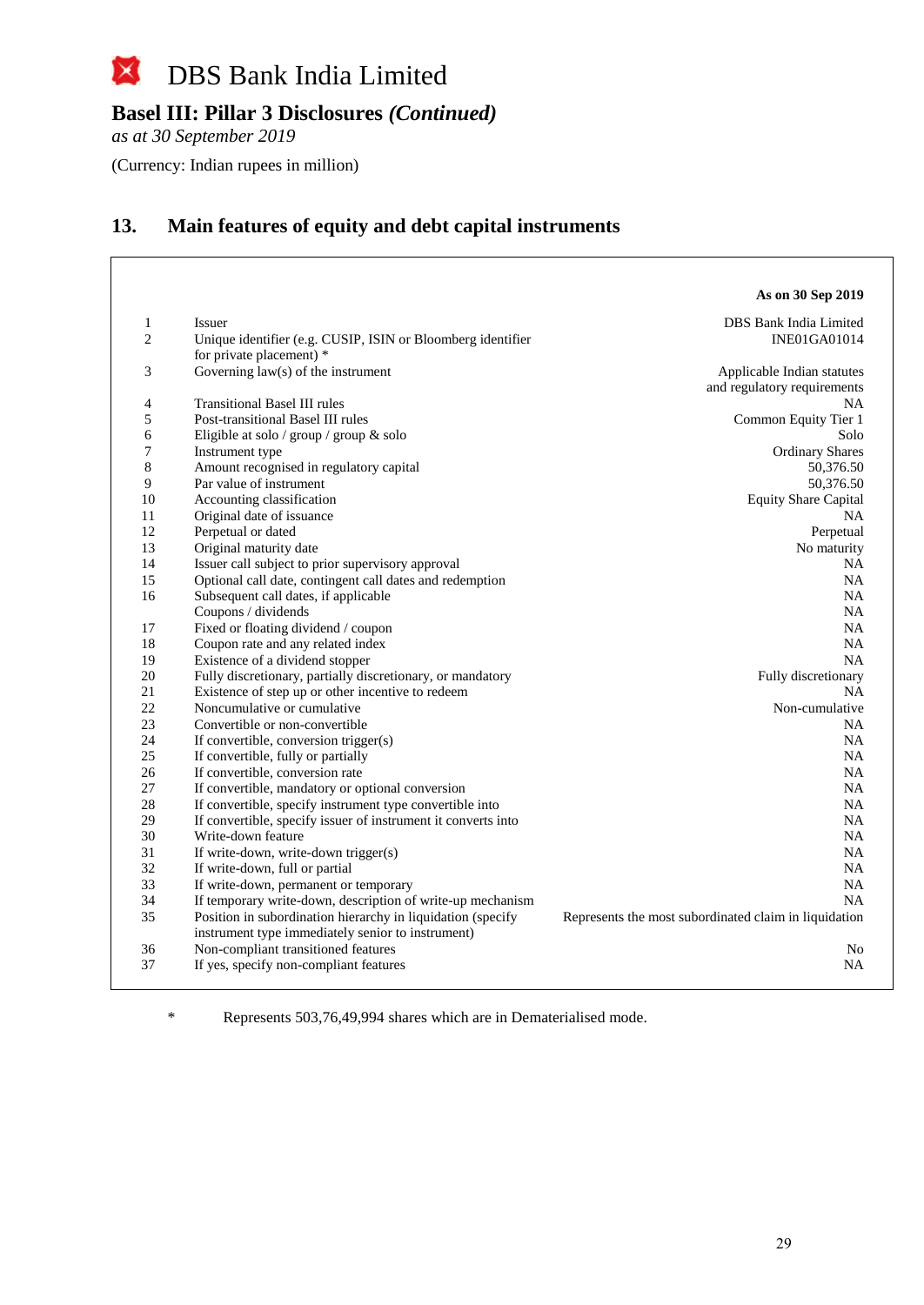

*as at 30 September 2019*

(Currency: Indian rupees in million)

### **14. Equities – Disclosure for Banking Book Positions**

In accordance with the RBI guidelines on investment classification and valuation, Investments are classified on the date of purchase into "Held for Trading" ('HFT'), "Available for Sale" ('AFS') and "Held to Maturity" ('HTM') categories (hereinafter called "categories"). Investments which the Bank intends to hold till maturity are classified as HTM securities.

The Bank has no investment in HTM portfolio during the year ended September 30, 2019. However, the Bank has investment in shares/Optionally Convertible Debentures which are received on conversion of debt which are classified under AFS category in accordance with RBI guidelines.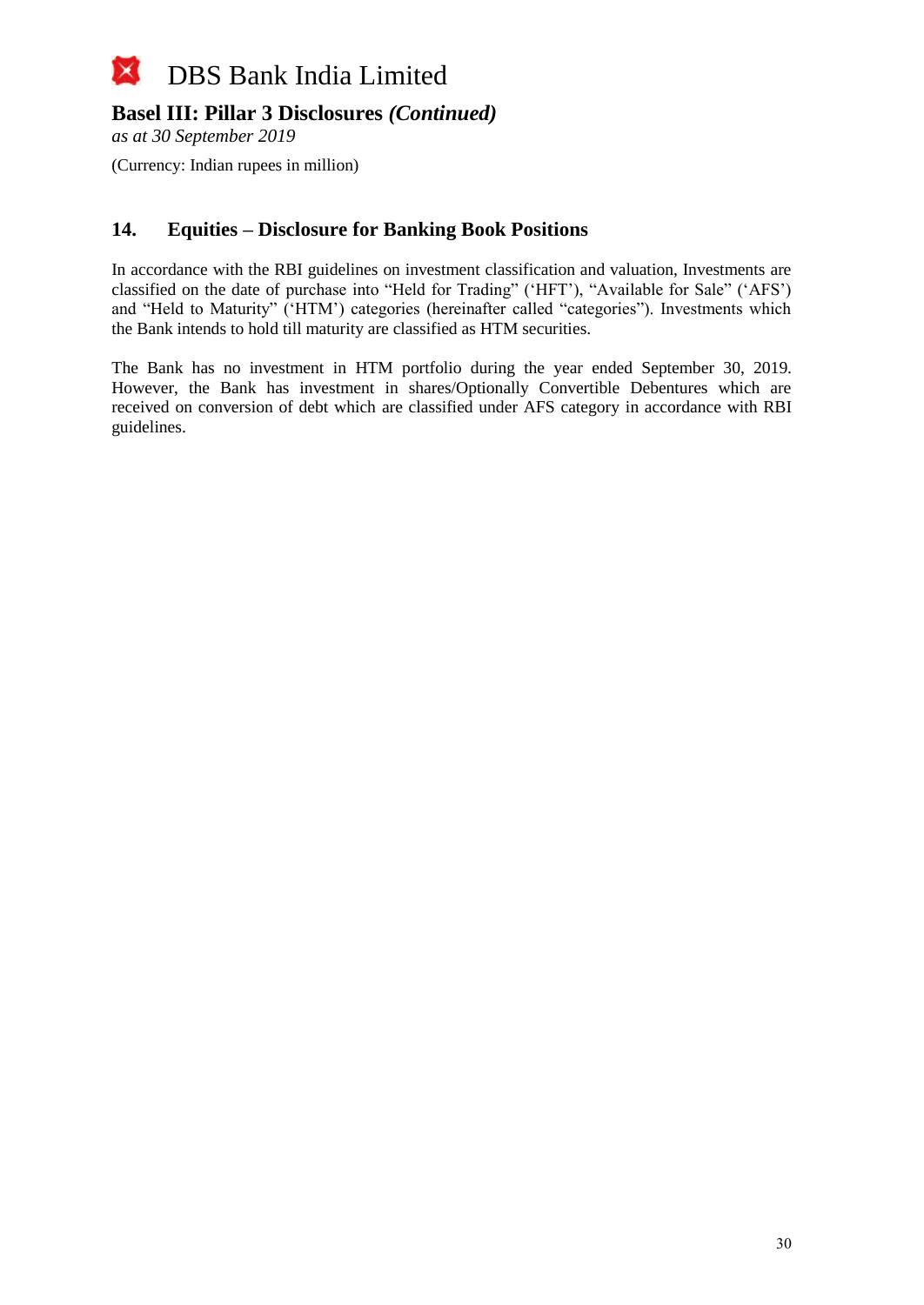

*as at 30 September 2019*

(Currency: Indian rupees in million)

## **15. LEVERAGE RATIO**

The Basel III leverage ratio is defined as the capital measure (Tier-1 capital of the risk based capital framework) divided by the exposure measure, with this ratio expressed as a percentage.

As per RBI guidelines, disclosures required for leverage ratio for the Bank at September 30, 2019 are as follows:

| On-balance sheet exposures        |                                                                                                                                             |           |  |
|-----------------------------------|---------------------------------------------------------------------------------------------------------------------------------------------|-----------|--|
| $\mathbf{1}$                      | On-balance sheet items (excluding derivatives and SFTs, but including collateral)                                                           | 475,568   |  |
| $\overline{2}$                    | (Asset amounts deducted in determining Basel III Tier 1 capital)                                                                            | (2,615)   |  |
| 3                                 | Total on-balance sheet exposures (excluding derivatives and SFTs) (sum of<br>lines $1$ and $2)$                                             | 472,953   |  |
| <b>Derivative exposures</b>       |                                                                                                                                             |           |  |
| $\overline{4}$                    | Replacement cost associated with all <i>derivatives</i> transactions (i.e. net of eligible<br>cash variation margin)                        | 37,295    |  |
| 5                                 | Add-on amounts for PFE associated with <i>all</i> derivatives transactions                                                                  | 124,789   |  |
| 6                                 | Gross-up for derivatives collateral provided where deducted from the balance sheet<br>assets pursuant to the operative accounting framework |           |  |
| 7                                 | (Deductions of receivables assets for cash variation margin provided in derivatives<br>transactions)                                        |           |  |
| 8                                 | (Exempted CCP leg of client-cleared trade exposures)                                                                                        |           |  |
| 9                                 | Adjusted effective notional amount of written credit derivatives                                                                            |           |  |
| 10                                | (Adjusted effective notional offsets and add-on deductions for written credit<br>derivatives)                                               |           |  |
| 11                                | Total derivative exposures (sum of lines 4 to 10)                                                                                           | 162,084   |  |
|                                   | <b>Securities financing transaction exposures</b>                                                                                           |           |  |
| 12                                | Gross SFT assets (with no recognition of netting), after adjusting for sale accounting<br>transactions                                      | 8,591     |  |
| 13                                | (Netted amounts of cash payables and cash receivables of gross SFT assets)                                                                  |           |  |
| 14                                | CCR exposure for SFT assets                                                                                                                 | 1,093     |  |
| 15                                | Agent transaction exposures                                                                                                                 |           |  |
| 16                                | Total securities financing transaction exposures (sum of lines 12 to 15)                                                                    | 9,684     |  |
| Other off-balance sheet exposures |                                                                                                                                             |           |  |
| 17                                | Off-balance sheet exposure at gross notional amount                                                                                         | 261,596   |  |
| 18                                | (Adjustments for conversion to credit equivalent amounts)                                                                                   | (177,507) |  |
| 19                                | Off-balance sheet items (sum of lines 17 and 18)                                                                                            | 84,089    |  |
|                                   | <b>Capital and total exposures</b>                                                                                                          |           |  |
| 20                                | Tier 1 capital                                                                                                                              | 56,476    |  |
| 21                                | Total exposures (sum of lines 3, 11, 16 and 19)                                                                                             | 728,810   |  |
| Leverage ratio                    |                                                                                                                                             |           |  |
| 22                                | <b>Basel III leverage ratio</b>                                                                                                             | 7.75%     |  |